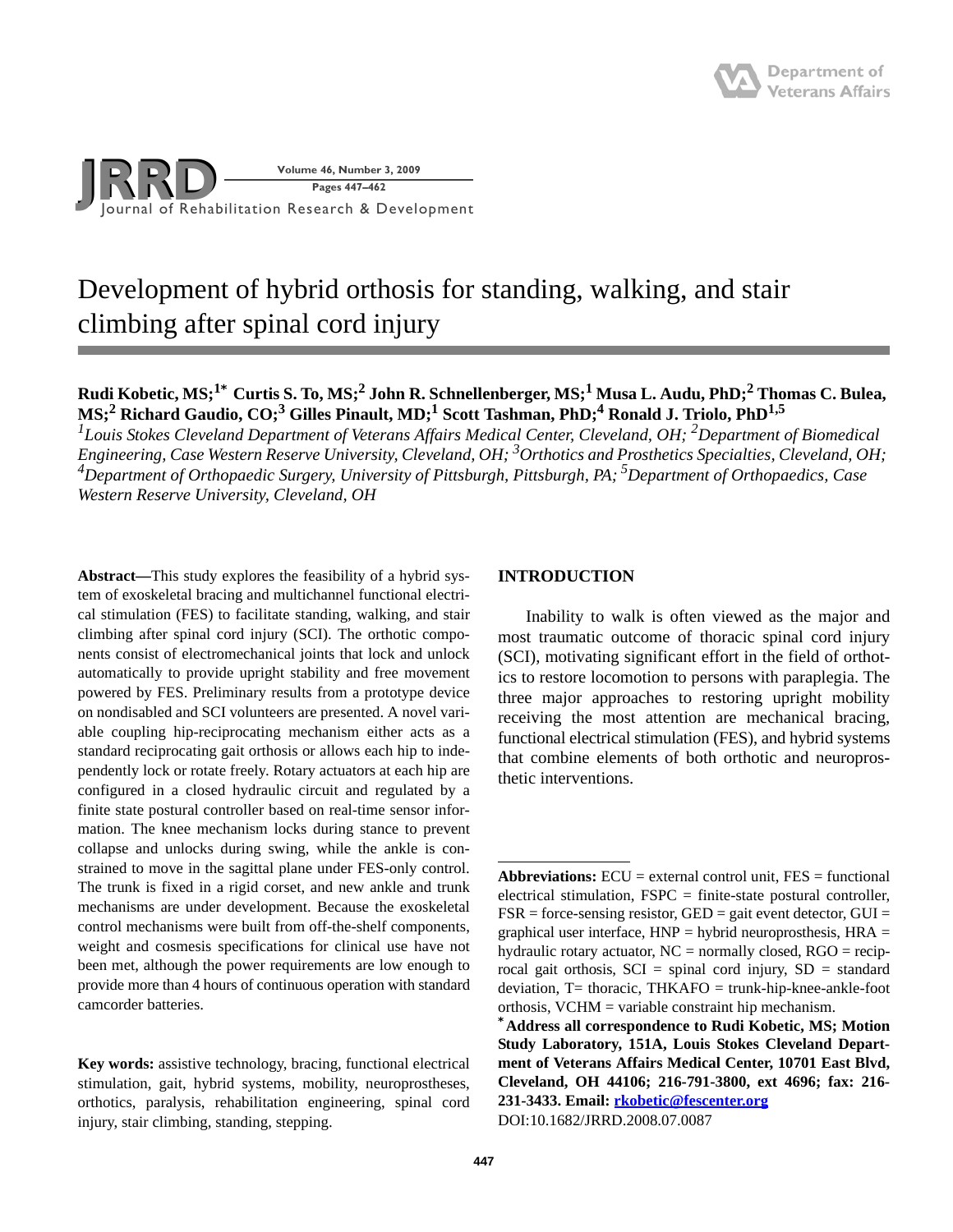A variety of mechanical orthoses have been designed and tested for lower-limb function after SCI. In general, reciprocal gait orthosis (RGOs) stabilize ankles, knees, hips, and trunk to provide upright posture and couple hip flexion with contralateral hip extension to facilitate walking, while long leg braces only fix the ankle and knee joints to provide stability and prevent collapse. In some configurations, the addition of a pelvic band provides extra stability. Most orthoses provide good postural stability, especially when the hip joints are reciprocally coupled to prevent bilateral hip flexion. The coupling also reduces metabolic energy consumption in a more naturalappearing reciprocal gait than the swing-through gait typical with long leg braces where both legs are brought forward together [1]. No significant difference in energy consumption was found between different reciprocal gait orthosis designs [2]. With all mechanical braces, upperbody strength is required for standing up and for forward progression during walking. Clinical reviews also indicate that brace users are consistently unable to achieve significant functional ambulation without some sort of pelvic control, that adequate hip flexion is an essential component of walking with braces, and that few individuals with paraplegia choose to use their orthosis for activities other than therapeutic exercise [3–4].

FES has been introduced in an effort to circumvent some of the shortcomings of mechanical orthoses [5]. Activation of one's own paralyzed muscles can stabilize the body against collapse and provide the power for forward progression. Many configurations of FES systems have been used to enable walking in persons with paraplegia [6]. Those configurations using electrodes applied to the surface of the skin are usually limited to six channels or less, with emphasis on locking the knees and hips in extension and eliciting a withdrawal reflex to move the legs for stepping [7]. FES systems using implanted intramuscular electrodes with percutaneous leads [8–11] have provided up to 48 channels of stimulation for improved stability and forward progression and finer control of movement during walking [12–13]. Multichannel implanted FES systems for walking after motor complete paraplegia have provided a swing-through [14–15] and reciprocal gait [16–18]. They reduced donning time and improved day-to-day repeatability compared with surface FES systems and eliminated site care of percutaneous systems. Most FES systems for walking employ openloop or feed-forward control, in which preprogrammed stimulation patterns are activated for each step by

switches or the electromyographic activity of nonparalyzed muscles [19]. However, rapid onset of muscle fatigue remains a major problem that more effective control of stimulation still needs to resolve. Consequently, FES walking in paraplegia requires high levels of metabolic energy [20] and remains primarily experimental and for therapeutic exercise [21–22].

In 1973, a hybrid actuator was described for orthotic systems in which the anatomical joint could be controlled internally by means of FES or externally by means of a hypothetical three-state joint actuator incorporated onto an exoskeletal brace [23]. This work initiated the field of hybrid orthotics and, specifically, defined the concept of a hybrid neuroprosthesis (HNP), in which FES is combined with external mechanical components. This article reviews the design specifications for HNP systems and presents preliminary data on the performance of a new prototype device incorporating a novel hip reciprocating mechanism with variable coupling that allows stair ascent/descent and stride length variation with walking speed.

# **BACKGROUND**

HNPs potentially can combine the best features of mechanical bracing and FES into new systems for walking after SCI that offer more advantages than the individual components acting alone. The exoskeletal mechanical components of hybrid systems have been generally passive devices to minimize size, weight, and energy consumption, while the FES component serves as an active mechanism for limb propulsion. Kinematic constraints imposed on the user by the exoskeleton reduce the number of degrees of freedom driven by FES. Therefore, the secondary and tertiary actions of the stimulated muscles are constrained by the exoskeleton without the need to compensate by activating antagonist muscles.

Various prototype lower-limb exoskeletons use auxiliary passive mechanisms to reduce the number of muscles to be electrically stimulated. The controlled-brake orthosis incorporated magnetic particle brakes at the hip and knee joints to refine the sagittal limb dynamics driven by FES [24–25]. Another approach used a camslider mechanism to synchronize knee flexion with ankle dorsiflexion to assure proper foot-ground clearance during swing [26]. The spring-brake orthosis used excess spring energy stored from FES driven knee extension to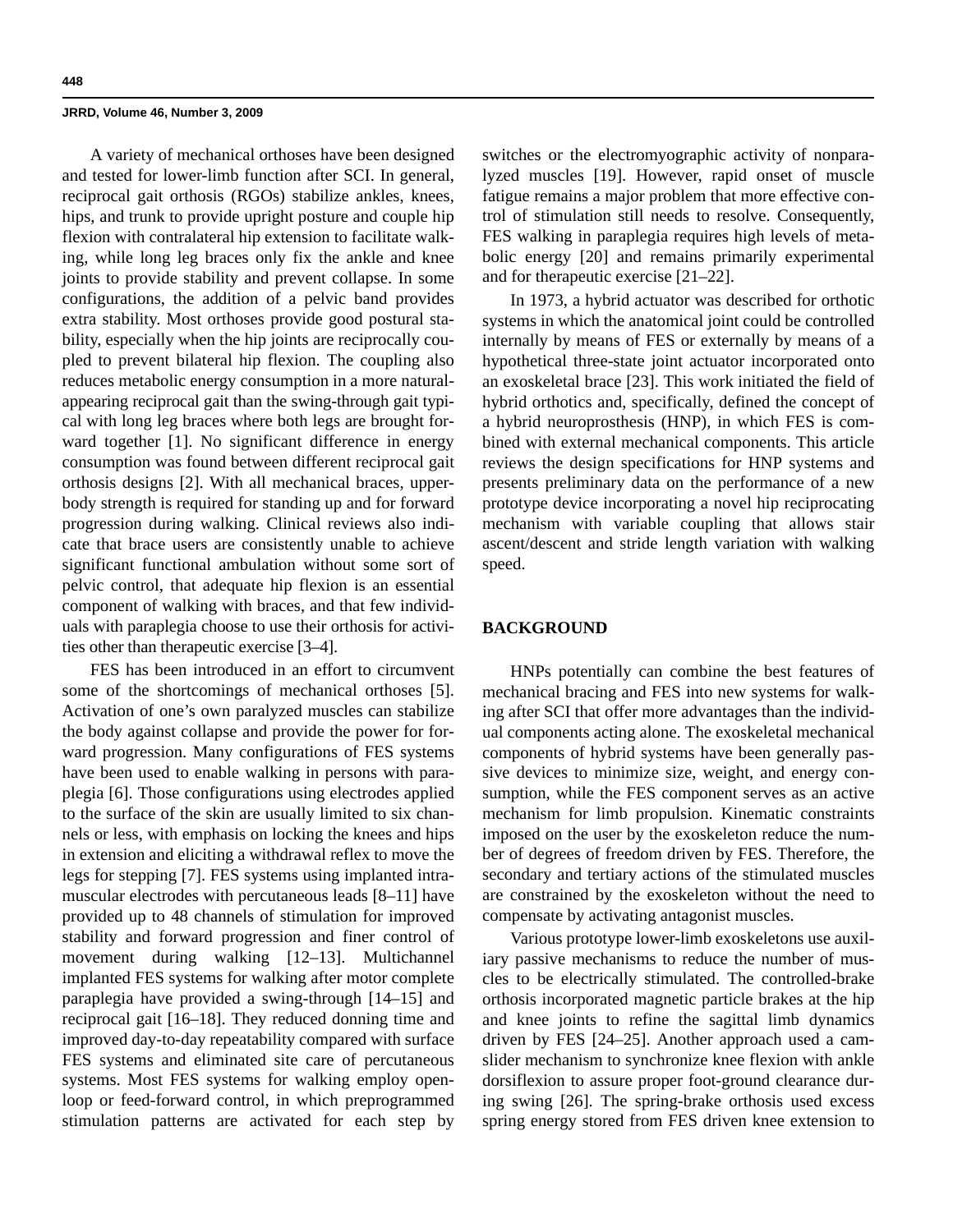facilitate knee flexion and assist hip flexion in the succeeding ipsilateral swing period [27]. Similarly, a design of an energy-storing orthosis that employed a pneumatic system that harnesses and transfers excess energy from knee extension to facilitate ipsilateral hip extension during stance showed promising results in bench testing [28].

Surface [29–38] and intramuscular [39–41] FES systems have been combined with a conventional trunk-hipknee-ankle-foot orthosis (THKAFO) for reciprocal gait in individuals with complete thoracic level SCI. Combining an RGO with a four-channel surface FES system provided a 16 percent reduction in energy expenditure for subjects with SCI level between thoracic (T), levels T1 and T10 relative to walking with the RGO only at a speed of 0.2 m/s [42]. The addition of FES to the glutei during stance when individuals used lower-limb bracing reduced crutch forces [43–44] and provided forward propulsion by driving the stance leg into extension. Users with paraplegia (complete T4–T12 SCI) required 70 percent of their maximum upper-limb aerobic capacity when walking with an RGO alone, while walking with an RGO combined with FES required 32 percent of the upperlimb and 25 percent of the lower-limb aerobic capacity, effectively shifting the metabolic burden from the muscles of the arms, shoulders and trunk to the large, otherwise paralyzed, muscles of the legs [45]. Further, individuals with paraplegia have been shown to walk significantly longer with a hybrid system than with either brace-only or FES-only systems, with hybrid users achieving an average maximum walking distance of 800 m [36].

FES-only systems require the user to maintain trunk stability via significant upper-body forces on a walker or other assistive device. This increases energy consumption and thus reduces walking times and distances. Instability of the trunk is often exacerbated by stimulation of the hip flexors during the initiation of the swing phase. Anterior trunk tilt of up to 40° has been associated with FES-only gait systems. The RGO combined with FES has been shown to reduce anterior trunk tilt to less than  $18^{\circ}$  [41]. However, the RGO has a fixed 1:1 hip flexion:extension coupling ratio (hip flexion is limited by the degree of contralateral hip extension). Individuals with paraplegia walking with the RGO only (no FES) at a 2:1 hip flexion:extension coupling ratio exhibited a 15 percent reduction in physiological cost index and 4 percent increase in stride length relative to an RGO with a 1:1 coupling ratio [46]. Adding FES-assisted hip flexion to an RGO with a 2:1 hip coupling ratio reduced the physiological cost index further and increased stride length and walking speed. A reciprocating mechanism with a fixed 1:1 coupling ratio can actually compromise peak walking performance. When a multichannel FES system was combined with a 1:1 coupled RGO fitted with a controllable locking mechanism at the knee joint to allow for knee flexion during swing, the average stride length and gait speed were significantly lower (0.64 m and 0.32 m/s, respectively) than when the reciprocator was disengaged (0.94 m and 0.49 m/s.) However, disengaging the reciprocator significantly compromised the postural stability, requiring increased upper-limb exertion [40].

With the incorporation of joint locks or brakes, standing and stance-limb stability against collapse can be accomplished with minimal muscle stimulation. These locks must be properly controlled and synchronized with both the gait cycle and FES to provide stability when needed, without restricting joint motion necessary for ambulation. A knee joint, which unlocks and locks by the weight of the locking bar, obviated the need for stimulation of quadriceps during standing and the stance phase of gait [47]. With applied flexion moment, unlocking has been a problem in designs based on cam and follower [48], roller clutches, lever locks, and wedge knees as employed in orthotic stance-phase control knee joints [49]. A commercial pendulum-locking knee joint that locks when the limb is extended in front of the user and unlocks shortly after midstance can allow swing-phase flexion [50]. Another mechanism uses a push rod displaced by body weight to engage the knee lock [51–52]. A wrap-spring clutch-controlled knee joint that would lock during stance and be free for swing [53] showed significant reduction in oxygen consumption during walking when compared with a locked knee brace [54].

In summary, an HNP combining bracing and FES has been shown to significantly improve walking distance and reduce energy consumption. A reciprocal coupling of the hips provides good trunk stability, and flexion-toextension coupling ratios favoring flexion improve step length and energy cost. Unlocking the orthotic knee joints during the swing phase of gait improves foot-tofloor clearance and reduces energy cost, while locking them during stance postpones muscle fatigue from stimulation.

In this article, we discuss the development of an HNP that incorporates and expands the advantages of various hybrid configurations that were found to improve walking in people with paraplegia. These include a novel variableconstraint hip mechanism that either reciprocally couples the hips or individually locks them or allows them to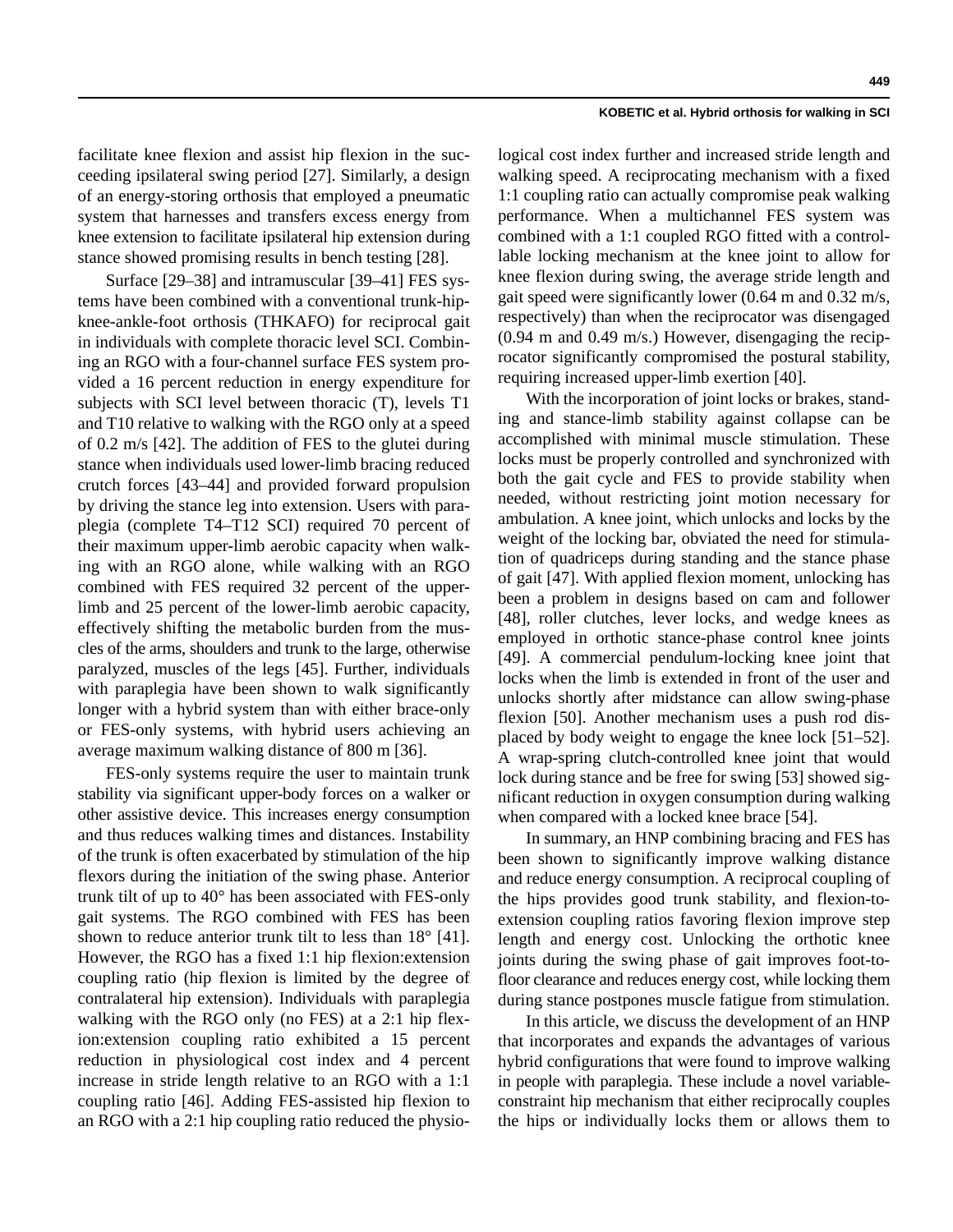move freely. This mechanism stabilizes the hips and trunk when coupled, while allowing increased hip flexion when uncoupled during swing to improve step length and maintain stance hip stability. The knee joints during swing are unlocked to provide foot-to-floor clearance and locked during stance to allow muscles to relax. This system includes control over all major muscles of the trunk, hips, knees, and ankles with an implanted FES system. It provides the power to bring the legs forward for stepping by direct muscle activation rather than the withdrawal reflex and moves the body forward by activation of hip extensors and plantar flexors. The coordination of joint coupling and locking with muscle activation is based on sensor information fed to a gait event detector (GED). The GED is in turn used by a postural controller, which assures proper coordination of stimulation and joint locking mechanisms and provides safety against collapse.

# **METHODS**

# **HNP Design Specifications**

A set of general design specifications for HNP systems was established and applied to the development and testing of a new prototype system. To achieve a practical system for upright mobility in paraplegia, we found it critical to combine FES and bracing in a coordinated fashion that takes advantage of the best features of each component. Bracing must be designed to provide postural stability without excessively hindering movements during forward progression. On the other hand, the FES system should provide major power for forward progression in an effective way that reduces muscle fatigue through control of the muscle stimulation patterns that adapt to the changing muscle properties and environment during gait. A practical HNP should possess the following characteristics:

- 1. Be cosmetic.
- 2. Be easy to don and doff in less than 5 minutes without assistance while sitting in a chair.
- 3. Be easy and intuitive to operate.
- 4. Provide the capability to stand up and sit down with minimal effort.
- 5. Provide postural support without power or stimulation for standing.
- 6. Provide the capability to go up and down stairs.
- 7. Carry its own weight.
- 8. Provide up to an hour of continuous walking.
- 9. Provide safety features in case of power failure.
- 10. Require less than 50 percent of individual's maximal aerobic capacity to walk.

Other HNP specifications that would improve the use and practicality include—

- 1. Mechanical components of the HNP complement the functional movements generated by FES.
- 2. The HNP minimizes and automatically adjusts muscle stimulation.
- 3. The HNP seamlessly combines bracing and FES system components.

The HNP system under development consists of an implanted FES system, a new THKAFO with electromechanically controllable joints, and a controller coordinating the two components based on real-time sensor information as shown in **Figure 1**.

# **FES System**

The FES system for the prototype HNP consists of 16 channels of stimulation delivered via chronically indwelling intramuscular electrodes to activate (1) quadriceps muscles for knee extension, (2) hamstring muscles for hip extension, (3) gluteus maximus muscles for hip extension, (4) gluteus medius muscles for hip abduction, (5) iliopsoas muscles for hip flexion, (6) erector spinae muscles for trunk extension, (7) pretibial muscles for ankle dorsiflexion, and (8) calf muscles for bilateral ankle



Stair Ascent/Descent

# **Figure 1.**

Hybrid neuroprosthesis consists of functional electrical stimulation system, bracing with controllable joints, and control software. Gait event detector synchronizes stimulation of muscles with brace operation.  $A =$  sensor processing circuitry,  $B =$  mechanical constraint control circuitry.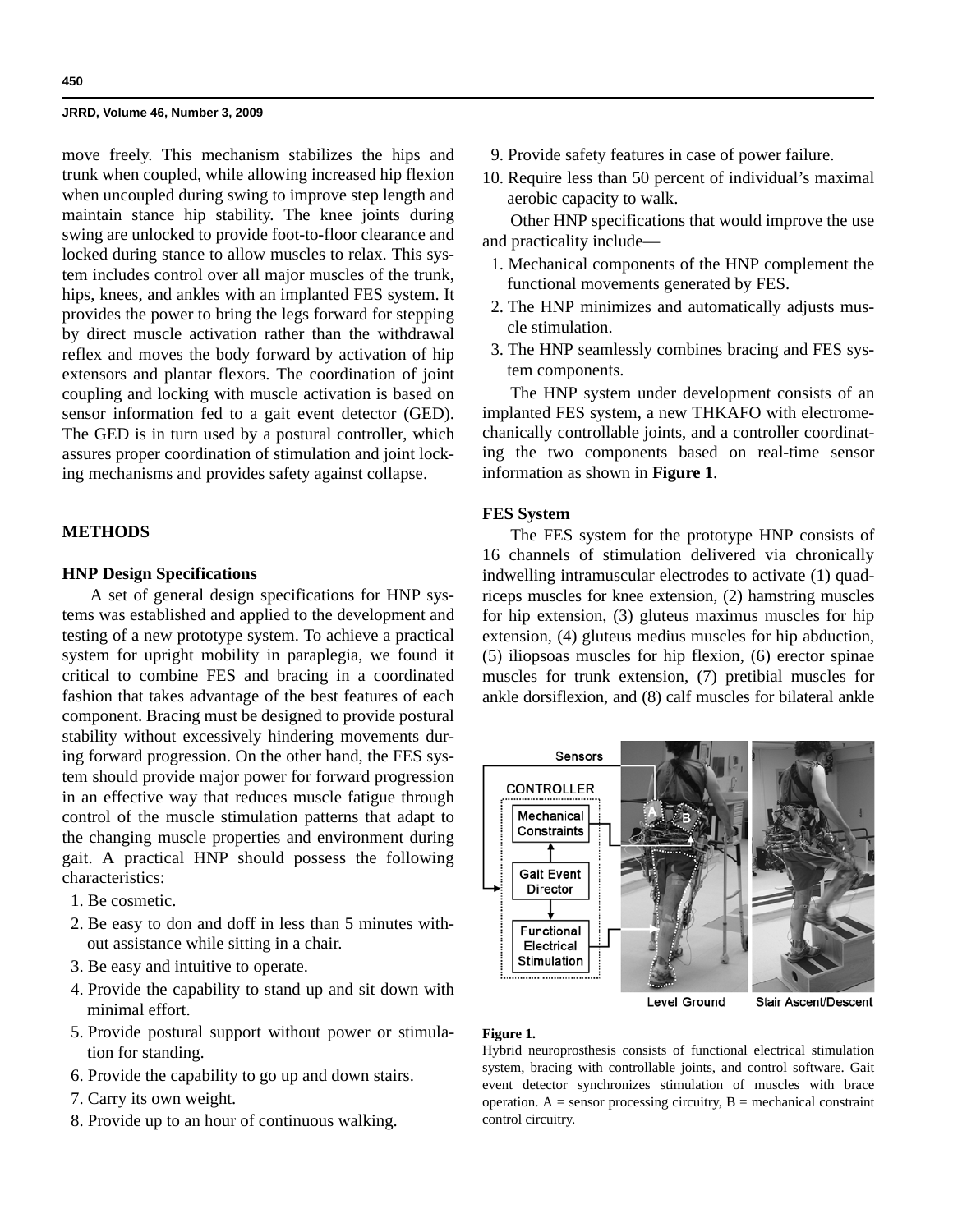plantar flexion. Electrodes can be connected temporarily to an external control unit (ECU) percutaneously or permanently to an implanted pulse generator powered and controlled via radio frequency by an ECU [16].

The ECU is powered by an internal Sony 15.8 Wh NP-F570 7.2–8.4 V lithium ion rechargeable battery pack (Sony Corporation of America; New York, New York). The ECU draws approximately 2 W of power for FES, allowing for approximately 8 hours of muscle activation.

# **Bracing System**

Because conventional RGOs have a fixed 1:1 hip flexion:extension coupling ratio, which has been shown to limit stride length and gait speed [35,40], a variable constraint hip mechanism (VCHM) was designed to maintain posture while allowing for uninhibited sagittal hip movement [55]. The objective of the VCHM was to provide good hip and trunk stability and erect posture without interfering with functional lower-limb dynamic movements during walking and stair-climbing. The reciprocating bar of a standard isocentric RGO was replaced with the new VCHM and the medial uprights were removed. The resulting THKAFO is coupled to the body by means of chest, pelvic, and below-the-knee straps.

The VCHM consists of a hydraulic system with doubleacting cylinders linked to each hip joint of the orthosis (**Figure 2**). The corresponding ports of the opposing cylinders are connected to produce a closed hydraulic circuit. Normally open two-way, two-position solenoid valves are attached to each port of the cylinders. Two additional normally closed (NC) two-way, two-position solenoid valves modulate the flow of fluid between the cap and rod ends of the hydraulic circuit and into an accumulator. Each hydraulic cylinder is mechanically linked to each hip via a custom rack-and-pinion transmission. When all the valves are de-energized, the mechanism provides the 1:1 hip coupling of a standard RGO. When one piston of a cylinder is forced to extend, the rod end of the piston of the contralateral cylinder is pressurized and thus forced to retract. By energizing specific solenoid valves, the hips can be reciprocally coupled, unlocked to move freely, and independently locked against flexion or extension or both.

Each hydraulic rotary actuator (HRA) of the VCHM was configured as follows. The cylinder was mounted to the thigh upright of the knee-ankle-foot orthosis via a clevis (**Figure 2**), and the pinion was fixed rigidly to the corset. The rack was connected to the rod via a clevis and



#### **Figure 2.**

Exoskeletal components of hybrid neuroprosthesis. Knee joints are instrumented with solenoid controlled wrap-spring clutches that provide support during stance and unlock for swing. Hip mechanism, depicted schematically with accumulator and valves, includes hydraulic rotary actuators attached to hips and controlled by variable constraint hip mechanism. Postural controller uses information from force-sensitive resistors, potentiometers, optical switches, and pressure sensors to regulate hip and knee mechanisms to maintain exoskeletal stability against collapse and to provide freedom to move legs with functional electrical stimulation.

meshed to the pinion, posterior relative to the hip joint. A polypropylene shield was placed around the pinion to protect the user from the gear teeth. The clevis connections made between the cylinder and thigh upright and between the cylinder rod and the rack allow the rotary actuator to move into abduction during donning and doffing (**Figure 3**). For real-time control, a slide potentiometer (Alps Electric Co; Tokyo, Japan) was instrumented to the rack to measure cylinder piston movement and digital pressure sensors (Gems Sensors Inc; Plainville, Connecticut) were attached at each port of the cylinder to monitor pressure. In addition, potentiometers were placed at the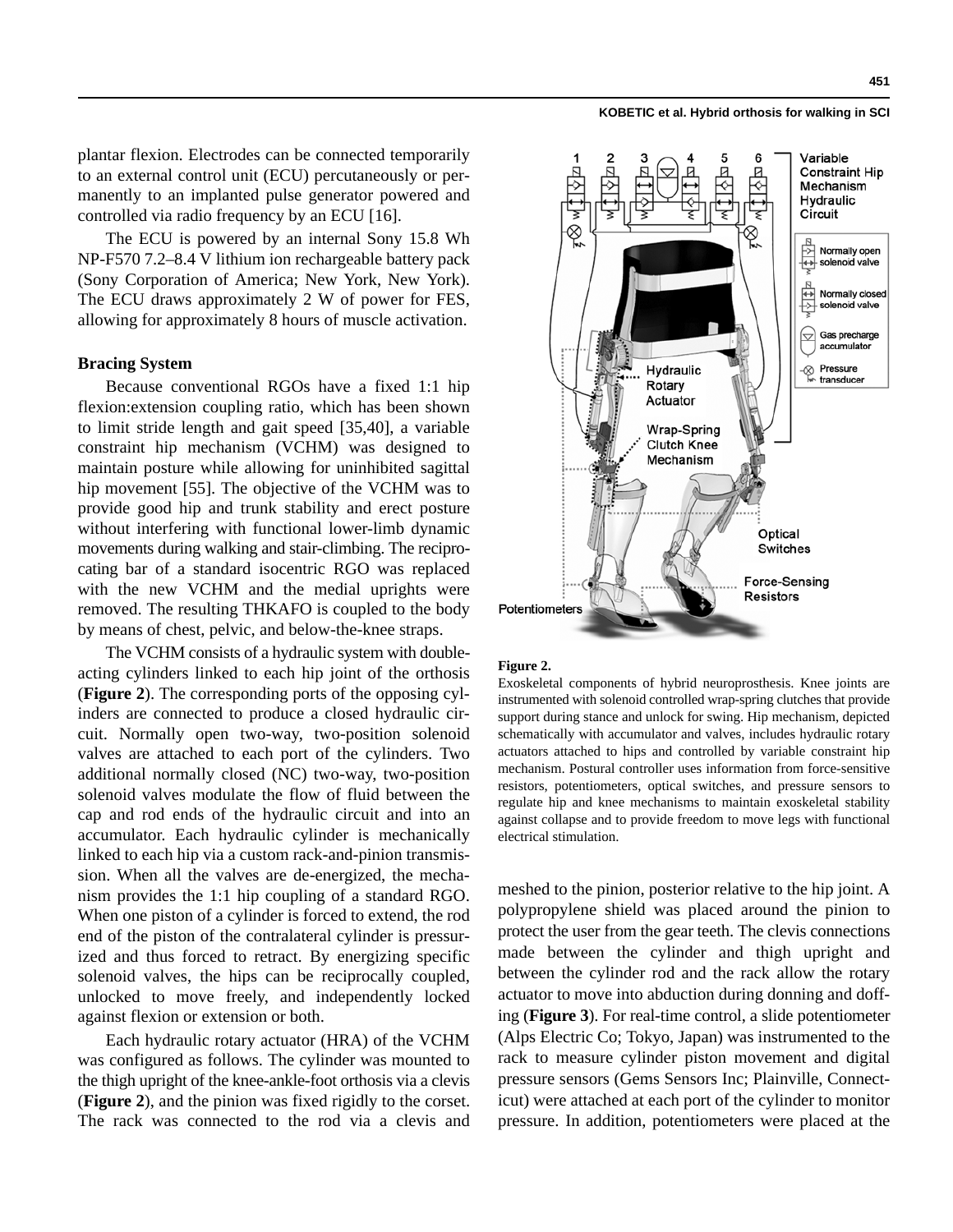knee and ankle to measure angles and force-sensing resistors (FSRs) (B & L Engineering; Tustin, California) were placed in the insoles to measure foot-to-floor contact.

A solenoid-actuated wrap-spring clutch mechanism based on a design by Irby et al. was employed for supporting the knee (**Figure 2**) [53]. The wrap-spring clutch knee mechanism was installed at the knee joints of the exoskeleton with a posterior offset to reduce knee flexion moment induced by gravity. A 5.9 W, 12 Vdc latching solenoid (Guardian Electric; Woodstock, Illinois) was used to engage/disengage the wrap-spring clutch (Warner Electric; South Beloit, Illinois). Unlatching (extension of the plunger out of the solenoid) disengages the clutch, which locks the knee against flexion but still allows extension. Latching (retraction of the plunger into the solenoid) engages the clutch, allowing for both knee flexion and extension. A pulse of 100 ms is used to latch/ unlatch the latching solenoid. An optical switch (TT Electronics; Weybridge, United Kingdom) monitors the movement of the plunger of each latching solenoid to assure that the state transition (lock/unlock) of the knee has been completed.

The mechanical orthosis was designed to fit in a standard wheelchair so donning and doffing can take place in a seated position (**Figure 3**). In this seated configuration, each hip is freed in the sagittal plane by opening both NC valves of the VCHM to allow for full hip flexion. Abduction of the hips is achieved by releasing a manual slide lock. The clutch of each knee mechanism is engaged to allow for flexion. As seen in **Figure 3**, the user can easily transfer from his wheelchair into the exoskeleton; slip his feet into the ankle foot orthosis placed in his shoes; tie chest, pelvic, and knee belts; and lock the abduction joints before he is ready to stand up.

# **Controller Design**

The software for controlling the mechanical orthosis was developed in the xPC Target/Simulink (The Math-Works, Inc; Natick, Massachusetts) real-time environment. A graphical user interface (GUI) was developed to simplify calibration, implementation, testing, and data acquisition. The GUI runs on a host computer and sends commands to and acquires signals from the target PC during real-time implementation via Ethernet communication. All sensor signals are sampled at 200 Hz. Joint angle signals are low-pass filtered at 10 Hz, while pressure sensor and FSRs signals are low-pass filtered at 20 Hz.

For simpler operation of the mechanical orthosis, the only input required from the user is pressing a button to select a preprogrammed stimulation pattern for the desired task: stand, walk, climb up and down stairs, or sit. Walking and stair climbing can only be selected once the user is standing. The user is provided a visual confirmation of his action through a liquid crystal display on the ECU. When the user is ready to stand from a seated position, the hips are free to move in the sagittal plane, while the knee clutches are disengaged, allowing only for extension. During the sit-to-stand motion, the knee acts as a ratchet



**Figure 3.** Subject donning hybrid neuroprosthesis.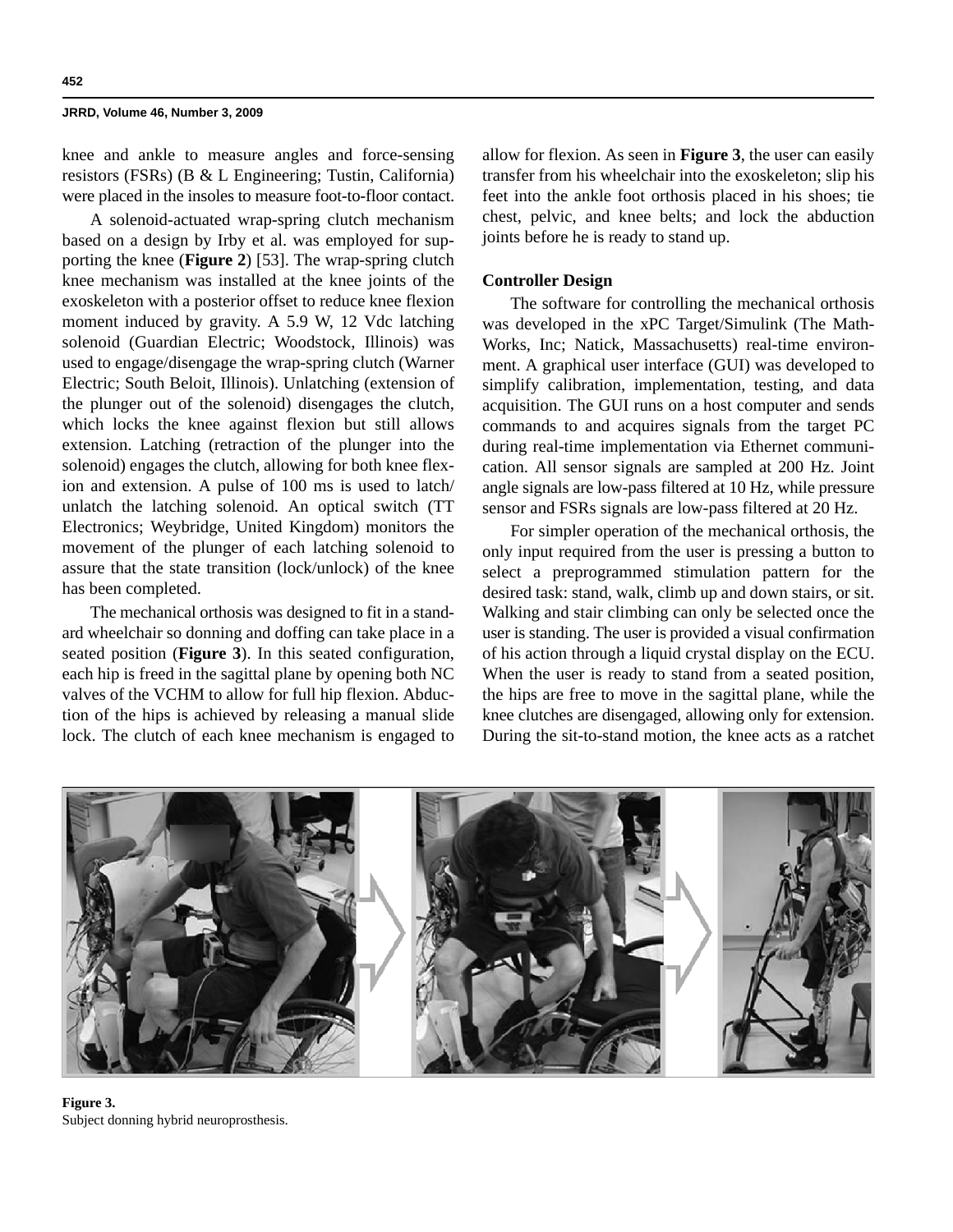mechanism to provide resistance against knee flexion. The user is driven to a standing position through a combination of FES of trunk, hip, and knee extensors and upper-limb effort against a walking aid. Calibration of all sensors occurs automatically as soon as the user has achieved quiet standing. Sitting is accomplished by freeing both the hips and knees, allowing users to lower themselves down by gradually ramping down the stimulation.

To appropriately modulate the constraints of the VCHM for postural control during walking, we developed a finite-state postural controller (FSPC) [56]. The FSPC modulates the state of the hip constraints based on sensor information (**Figure 4**). FSRs, placed under each foot to record foot-ground contact, are employed to discriminate among double-stance, single-stance, and swing phases of the gait cycle. During the double-stance phases of gait, the hips are coupled to prevent bilateral hip flexion. During single stance, the stance hip is free to extend.

Any single-stance hip flexion (forward trunk tilt) is prevented by the postural controller using velocity and pressure feedback to unidirectionally lock the hip only against flexion while allowing hip extension. Unidirectional locking of the VCHM is controlled by the hip angular velocity calculated from cylinder position and the instantaneous rod-side cylinder pressure. Once the hip flexion angular velocity exceeds a threshold value,  $\omega_{\text{lock}}$ , it



#### **Figure 4.**

Finite-state postural controller. Insole-mounted force-sensing resistors (FSRs) determine current gait period. During swing, hip is free. Hip locked from flexing but still free to extend by hip angular velocity and pressure feedback during single support. Hips are reciprocally coupled at double support.  $\omega_{\text{lock}}$  = angular velocity threshold,  $p_1$  and  $p_2$  = cylinder pressure thresholds for respectively locking and unlocking variable constraint hip mechanism.

causes the ipsilateral rod side valve to close. Thus, the hip is prevented from flexing, causing the hip angular velocity to drop below  $\omega_{\rm lock}$ . However, the initially imposed hip flexion torque on the VCHM will cause the rod-side cylinder pressure to increase above a pressure threshold,  $p_1$ , keeping the valve closed and maintaining the hip locked against flexion. When the rod cylinder pressure decreases below a second pressure threshold value,  $p<sub>2</sub>$ , because of the reduction of user hip flexion torque, the rod-side valve will open, allowing for free hip extension. The postural controller uses two pressure thresholds because the pressure threshold to close the valve  $(p_1)$  must be relatively small to facilitate a quick response while the pressure threshold to open the valve  $(p_2)$  must be relatively large with respect to  $p_1$  to prevent the hip from extending against an impedance due to a pressure differential between the rod and cap side of the cylinder.

The FSPC allows the user to ambulate up and down stairs with the same postural control algorithm as levelground walking. Thus, the user only has to select the preprogrammed stimulation pattern for functions such as walking or going up or down stairs, and the postural controller maintains his or her posture while allowing for movements generated by FES to achieve the necessary range of hip and knee motion to accomplish the task.

The knee mechanism is locked against flexion during the stance phases and freed during the swing phases of gait. The control algorithm was designed to stabilize the stance knee, minimizing the amount of stimulation to the knee extensors. This stabilization allows the mechanical orthosis to be self-supporting during the entire gait cycle, preventing the user from bearing the additional weight of the device.

A finite state machine was developed to determine the occurrence of stance and swing during the gait cycle to control the knee constraint. Feedback signals from the latching solenoid optical switches and FSRs are used to verify that the stance knee is locked against flexion and the swing leg is freed. Three conditions need to be met for the knee in flexion to be freed: (1) the contralateral optical switch is high, indicating that the solenoid plunger is completely unlatched and the contralateral knee is locked against flexion; (2) any of the contralateral FSRs are high, indicating weight bearing; and (3) the ipsilateral heel FSR is low, indicating that heel-off has occurred and the ipsilateral limb is about to move into the swing phase. The first two conditions indicate that the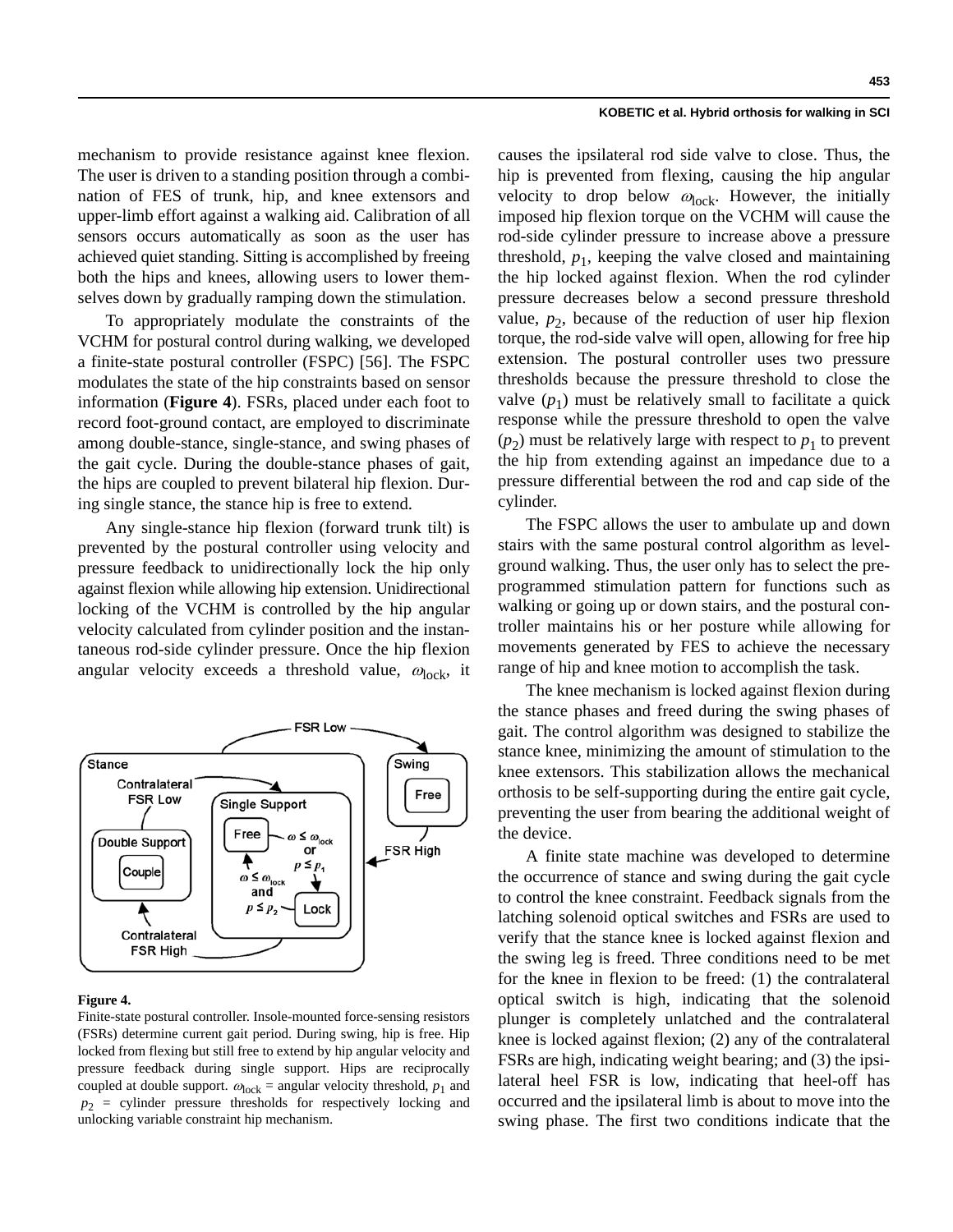contralateral limb is in stance phase and supporting the user, while the third indicates the transition from doubleto single-limb support.

The HNP was designed to require no power during quiet standing because (1) no FES-induced muscular contractions are required as a result of the constraints provided by the mechanical orthosis and (2) the VCHM and the knee mechanisms require no power when the hips are reciprocally coupled and the clutches are disengaged, thus stabilizing the hips and knees, respectively. This conserves electrical and biological energy while both extending battery life and avoiding muscular fatigue.

Custom-designed circuitry was made for powering, controlling, and driving the mechanical orthosis and for providing signal conditioning for the sensors. A Sony 47.5 Wh (6,600 mAh) NP-F970 7.2–8.4-V lithium ion battery powers the VCHM solenoid valves as well as the knee mechanism latching solenoids through a 12-Vdc/dc converter. The sensors and associated processing circuitry consume a total current of approximately 110 mA and are currently powered in the laboratory by a 14 V rack-mounted isolated power supply.

The battery voltages of the ECUs for the FES system and for the bracing system are monitored by comparator circuits, which generate an audio signal when the voltage drops below 6.9 V. Testing has shown that the batteries continue to function down to approximately 5.6 V. An audio signal notifies the user when the battery voltage drops to 6.9 V, providing the user sufficient time to reach a safe location where the battery can be replaced or recharged. Furthermore, power loss causes the operation of the VCHM to default to reciprocally couple the hips with a standard 1:1 coupling as in a conventional RGO. The knee joints remain locked against flexion with wrapspring clutches to prevent collapse. Therefore, users can safely ambulate as they would with an RGO and stand without upper-body exertion on a walking aid in the event of catastrophic power failure.

# **Bench Testing**

We performed bench tests to measure passive resistance of the VCHM and to determine thresholds for the FSPC [55–56]. The passive resistance was a measure of torque necessary to drive the hip at various angular velocities representative of paraplegic gait with the hips coupled or free to move independently. The movement was controlled with a dynamometer (Biodex Medical Systems; Shirley, New York).

Similarly, we determined postural controller threshold values of the angular velocity ( $\omega_{\text{lock}}$ ) and cylinder pressures  $(p_1$  and  $p_2)$  during bench testing of the VCHM using the dynamometer to simulate hip dynamics during gait. Three trials were conducted for each threshold value. We chose values for  $\omega_{\text{lock}}$  and  $p_2$  to minimize hip flexion angle and the dynamometer-applied extension moment, respectively. Even if the VCHM is uncoupled (both hips are independently free), movement of one HRA can influence the pressure measured on the contralateral HRA, because the VCHM is a closed hydraulic system. As a result, flexion of the contralateral swing hip can cause accidental locking of the stance hip. We determined the value of  $p_1$  to prevent this effect. With the VCHM uncoupled, the hip joint was actuated at various flexion angular velocities by the dynamometer while we measured the pressure of the contralateral cylinder.

# **Nondisabled Subject Testing**

Two nondisabled subjects were recruited and signed an informed consent form approved by the Louis Stokes Department of Veterans Affairs Medical Center Institutional Review Board (committee on human subjects' protection in research) prior to participation. Both subjects weighed approximately 70 kg.

The ability of the VCHM to safely support the user during unstable trunk movement was tested for the two modes of the postural controller: (1) single stance and (2) double stance. In both tests, the subjects were standing wearing THKAFO with the VCHM. In the first case, single stance was simulated with the subject in quiet stance and the FSRs in one foot insole disabled. The subjects were then instructed to forcibly tilt their trunk forward. In the second case, the subjects stood initially in quiet stance. The subjects were then instructed to step forward and forcibly tilt their trunk forward upon heel strike. We calculated the torque applied by the subject on the VCHM from the measured cylinder pressures.

To evaluate whether the postural and knee controllers can reliably modulate the constraints of the hip and knee over level ground walking as intended, we instructed the nondisabled subjects to walk with the exoskeleton at three different speeds: slow, preferred, and fast. For each speed, each subject walked 10 times across an 8 m walkway. We collected approximately three to four complete strides of data for each walk by using a 16-camera Vicon MX (Vicon; Oxford, United Kingdom) motion analysis system. Sagittal joint angles, cylinder pressures, foot-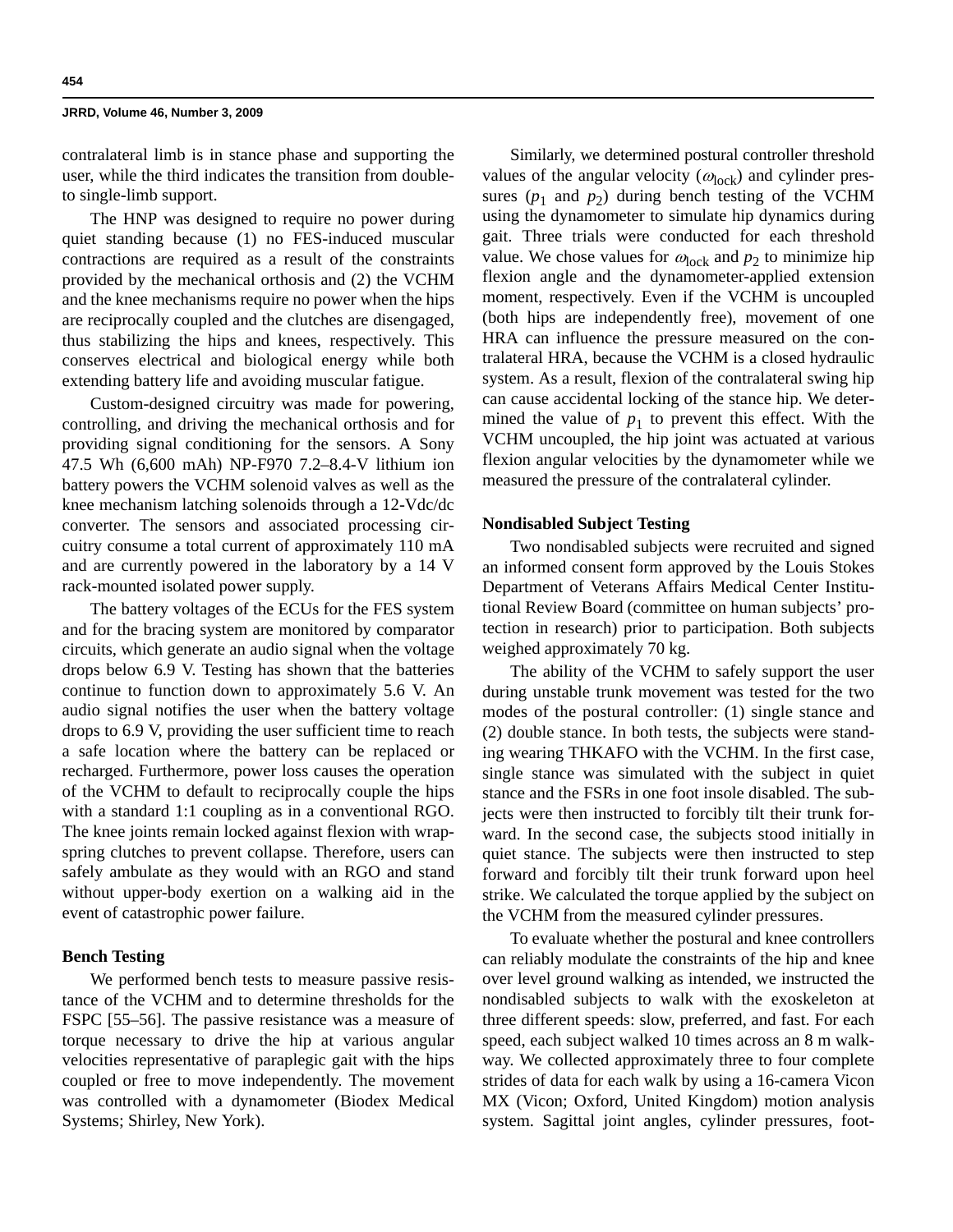ground contact information, and valve and solenoid activity were measured. Since nondisabled gait is approximately periodic, we assumed the measured signals were invariant with respect to the same gait event among subsequent gait cycles. The gait cycle was divided into six gait events: loading response, mid-stance, terminal stance, preswing, initial swing, and late swing [57]. We automated gait event determination by using forefoot and heel contacts with the ground.

The hip and knee controllers were also evaluated for stair ascent. The controllers were designed such that no changes are required between level-ground walking and stair ascent. A trial consisted of a nondisabled subject walking up two steps with the FSPC and the knee controller and then descending two steps without the controllers with the constraints freed (controller development for stair descent has yet to be completed). Both subjects chose to ascend a stair step by first stepping up with the right limb, then raising the left limb to the same stair step as the right limb. The trial was repeated five times for each subject. The same signals were collected as in the level-ground walking trials.

Additional tests involved a nondisabled subject walking on a treadmill with the FSPC and knee controller active while power consumption of the system was measured.

# **SCI Subject Testing**

Initial testing was conducted with one subject weighing 68 kg, who had paraplegia resulting from complete SCI (T7, American Spinal Injury Association A). The subject signed an informed consent form approved by the Louis Stokes Department of Veterans Affairs Medical Center Institutional Review Board prior to participation. The subject was implanted with a multichannel percutaneous intramuscular FNS system and had more than 17 years experience with the system for exercise and walking [22]. A user-specific set of muscle stimulation patterns, based on established rules for generating FES walking [12], was preprogrammed into the ECU. The stimulation pattern was tuned to a comfortable walking speed. Because the VCHM was designed to stabilize against extrinsic/intrinsic perturbation throughout the entire gait cycle, the FSPC did not need to be synchronized with FES. The knee constraint unlocking/locking was synchronized with the onset/offset of electrical stimulation. The knee controller used feedback signal from the muscle stimulator, which indicated the exact timing of the onset/offset of electrical stimulation to knee flexors/

**455**

extensors. The torque applied on the VCHM was determined from cylinder pressure data and the knee constraint state was recorded.

# **RESULTS**

The passive resistance of the VCHM was found to have a negligible effect on the movement of the hip joints. When the hips were uncoupled and independently free to move, the median resistive torques measured were less than 2 N·m at angular velocities below 45°/s and less than 5 N·m at angular velocities below 90°/s. When the hips were reciprocally coupled, the median resistive torque was less than 4 N·m and 6 N·m, respectively, for the low and high hip angular velocities. This amount of torque required to actuate the VCHM translates to less than 10 percent of the achievable hip torque generated by FES [12].

Bench testing for threshold values for the postural controller of the VCHM showed that the maximum noise inherent in the hip angular velocity control signal used for feedback in the FSPC was  $\pm 3^{\circ}/s$ . To prevent the hip from accidentally locking at  $0^{\circ}/s$ , we had to determine a threshold that exceeded the maximum noise amplitude. The resulting hip-flexion angles at hip locking for  $\omega_{\rm lock}$ values between 4°/s and 10°/s were not statistically different ( $p = 0.08$ ). Thus, a  $\omega_{\text{lock}}$  value between  $4^{\circ}/s$  and 10°/s was found acceptable for the FSPC. Because the hip flexion angular velocity in paraplegia generally does not exceed 60°/s [58] and the changes in cylinder pressure were less than 5 psi at angular velocities up to 75 $\degree$ /s,  $p_1$  values between 5 and 10 psi were found suitable for the FSPC. A hip-extension torque was required to unlock the VCHM for cylinder pressure  $p_2$  values of less than 30 psi. Therefore, a  $p_2$  value greater than 30 psi was found acceptable for the postural controller. However, the  $p_2$ was limited to 70 psi, because at greater values the cylinder pressure did not exceed this threshold when the hip was locked, and the hip unlocked when the cylinder pressure dropped below the  $p_1$  threshold, which required significantly greater extension moment to unlock the hip.

The nondisabled safety trials verified that the VCHM provided adequate support to the user during instances of trunk instability and confirmed that the VCHM and the knee mechanism both changed states as intended during gait. The mean  $\pm$  standard deviation (SD) maximum torque applied to the VCHM in the single and double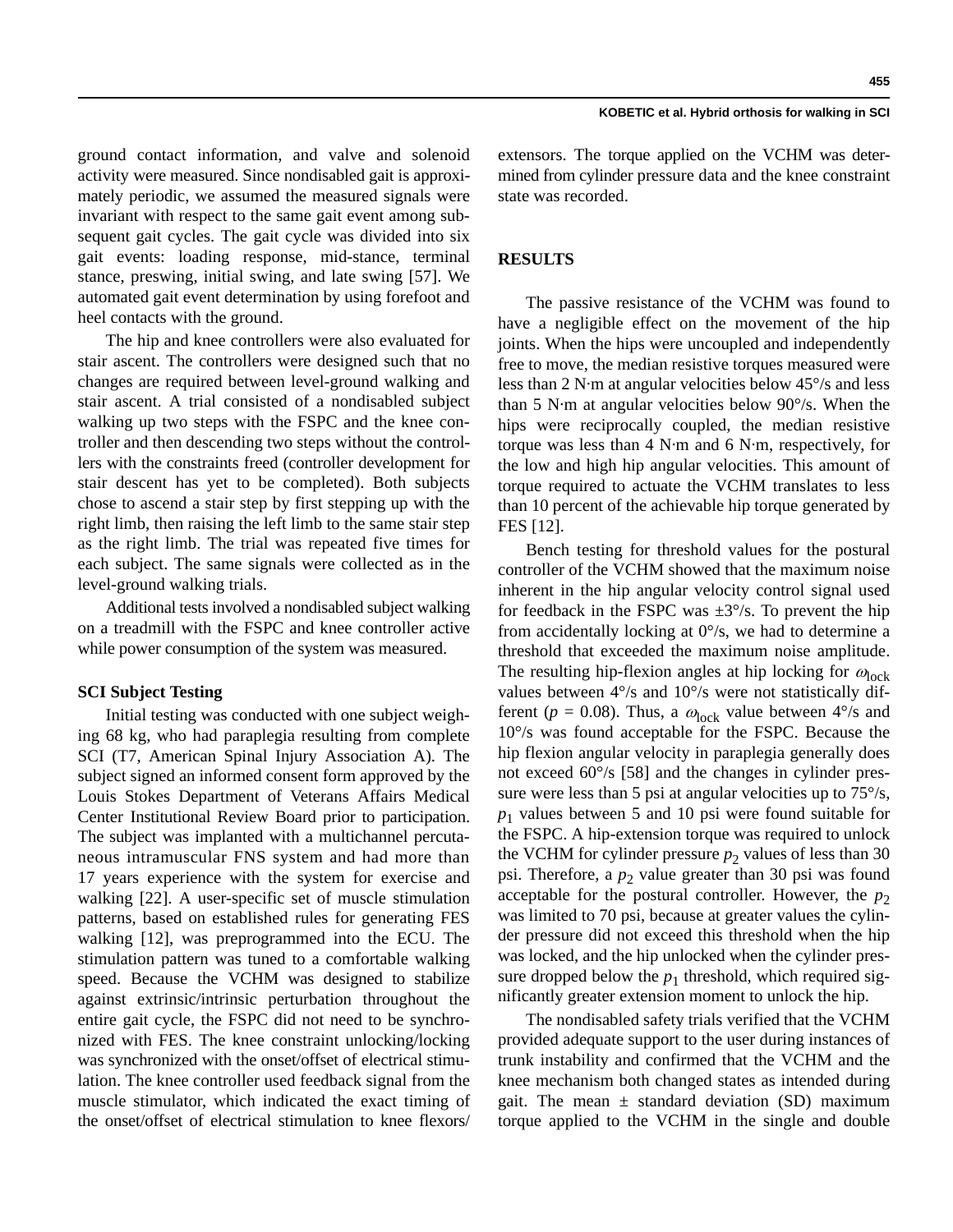stance were  $28 \pm 9$  N·m and  $26 \pm 11$  N·m for Subject 1, and  $20 \pm 10$  N·m and  $24 \pm 9$  N·m for Subject 2, respectively. The maximum applied torque to the VCHM was 42 N·m.

**Figure 5** shows the mean  $\pm$  SD hip and knee angles with respect to percentage gait cycle of the right limb of nondisabled Subject 1 walking with the exoskeleton of the HNP. The vertical lines partition the gait cycle into six gait events [57]. The horizontal bars under the plot of hip angle indicate the average periods of hip coupling primarily during the loading response and preswing, which are the double-stance phases of the gait cycle. The hip locking against flexion during single stance for either limb is not shown, because its occurrence was not significant when averaged over multiple strides. The horizontal bar under the plot of knee angle indicates the average period when the knee was locked. An optical switch measured when each solenoid was completely latched/ unlatched. However, the engagement (unlocked) and disengagement (locked) of a clutch does not require that the solenoid be completely latched and unlatched, respec-



#### **Figure 5.**

Mean  $\pm$  standard deviation hip and knee angles ( $\degree$ ) with respect to percentage gait cycle during level ground walking. Horizontal bars below each curve indicate state of joint. ISw = initial swing,  $LR =$ loading response, LSw = late swing, MSt = midstance, PSw = preswing,  $TSt = terminal$  stance.

tively. The dark horizontal bars designate the period when the solenoids were completely unlatched while the lighter bars designate the transition period of each solenoid from latched to unlatched and vice versa. Locking of the knee generally occurred at the beginning of loading response, while unlocking occurred at mid-preswing.

Typical mean  $\pm$  SD gait parameters are shown in the **Table** for nondisabled Subject 1 walking at slow, preferred, and fast speeds with the prototype exoskeleton of the hybrid neuroprosthesis. An increase in speed is correlated with an increase in cadence, step length, and hip excursion (the angle between the hips at heel strike.)

**Figure 6** shows the mean  $\pm$  SD hip and knee angles of nondisabled Subject 2 ascending a stair step. The stair step cycle has been partitioned into three events: swing, double stance, and single stance, indicated by the vertical lines. Under the hip angle curves, the dark horizontal bars indicate the average instances when the left hip was locked against flexion. The lighter bar indicates when hips were coupled. Note that the instances of the right hip locking against flexion were not significant when averaged over multiple steps. The horizontal bars under the knee angle curves show the instances when each knee was locked against flexion (top row for left knee, bottom row for right knee).

In the SCI walking tests, similar to the nondisabled results, the subject applied an average torque of  $23 \pm 13$  N·m on the VCHM, with the maximum torque of 41 N·m. **Figure 7** shows the mean  $\pm$  SD knee angle and state of the knee constraint with respect to percentage gait cycle. The knee angle was relatively constant when the knee constraint was locked. Once the knee constraint was unlocked, the knee moved into flexion. The feedback sig-

**Table.**

Nondisabled subject gait parameters walking at slow, preferred, and fast speeds (data given as mean  $\pm$  standard deviation).

| <b>Gait Speed</b> | <b>Cadence</b> |                 | <b>Step Length Hip Excursion</b> |
|-------------------|----------------|-----------------|----------------------------------|
| (m/s)             | (steps/min)    | (m)             | (°)                              |
| $0.50 \pm 0.04$   | $58 \pm 6$     | $0.51 \pm 0.04$ | $37 + 2$                         |
| $0.90 \pm 0.10$   | $95 + 7$       | $0.55 \pm 0.07$ | $40 \pm 4$                       |
| $1.10 \pm 0.10$   | $112 \pm 6$    | $0.60 \pm 0.08$ | $44 \pm 5$                       |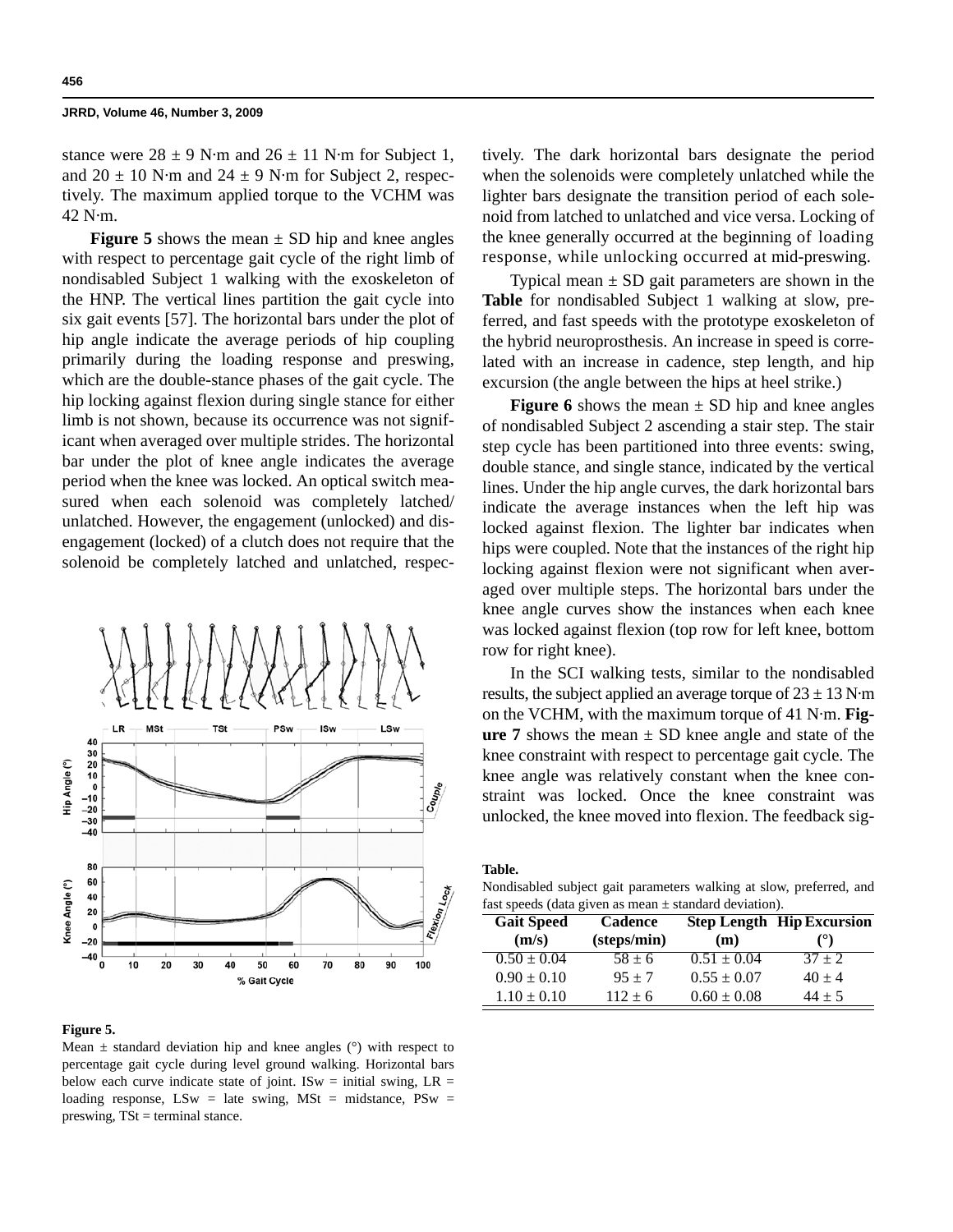

# **Figure 6.**

Mean  $\pm$  standard deviation hip and knee angles ( $\degree$ ) during ascent of one stair step by nondisabled subject. Horizontal bars below each curve indicate state of joint. Flex  $=$  flexion.

nal from the muscle stimulator locked the knee mechanism against flexion prior to heel strike, preventing the knee from buckling at the heel strike.

Power consumption measured during walking was 11.2 W. Based on this measurement, the 47.5 Wh Sony NP-F970 battery can supply enough power to allow the subject to walk for more than 4 hours before replacing or recharging the battery.

# **DISCUSSION**

An HNP, which combines an implanted FES system and an exoskeleton with a variable constraint coupling hip mechanism and controlled locking of the knees, has been evaluated and shown to be feasible for walking in paraplegia. The hydraulic mechanism of the VCHM pro-



# **Figure 7.**

**(a)** Subject with spinal cord injury walking with hybrid neuroprosthesis and **(b)** mean  $\pm$  standard deviation knee angles (bottom) with respect to percentage gait cycle. Horizontal bars below each curve indicate state of joint.

vides minimal resistance to hip motion, measuring less than 10 percent of the moment produced by FES [12]. While this resistance may be more pronounced with continued use and muscle fatigue, efforts are under way to synchronize muscle stimulation with the operation of the exoskeleton so that the duty cycle of stimulation can be reduced to delay the onset of fatigue. Others have found substantial reduction in FES muscle effort through brace stabilization by locking the joints [25].

In a study by Dall et al., in which the hip torque applied to an RGO was determined during gait in individuals with paraplegia, a maximum torque of 35 N·m was obtained (subjects' body weight ranged between 54 and 84 kg) [59]. Cylinder pressure measurements in this study showed that the VCHM can constrain against hip flexion torques typical during walking between 20 and 30 N·m and against torques up to 42 N·m during perturbations without failure. Thus, the VCHM was demonstrated to safely provide the needed postural support to a user with paraplegia during gait.

The postural support against stance hip flexion was provided by the FSPC, which monitored angular velocity and cylinder pressure of the stance hip and locked the hip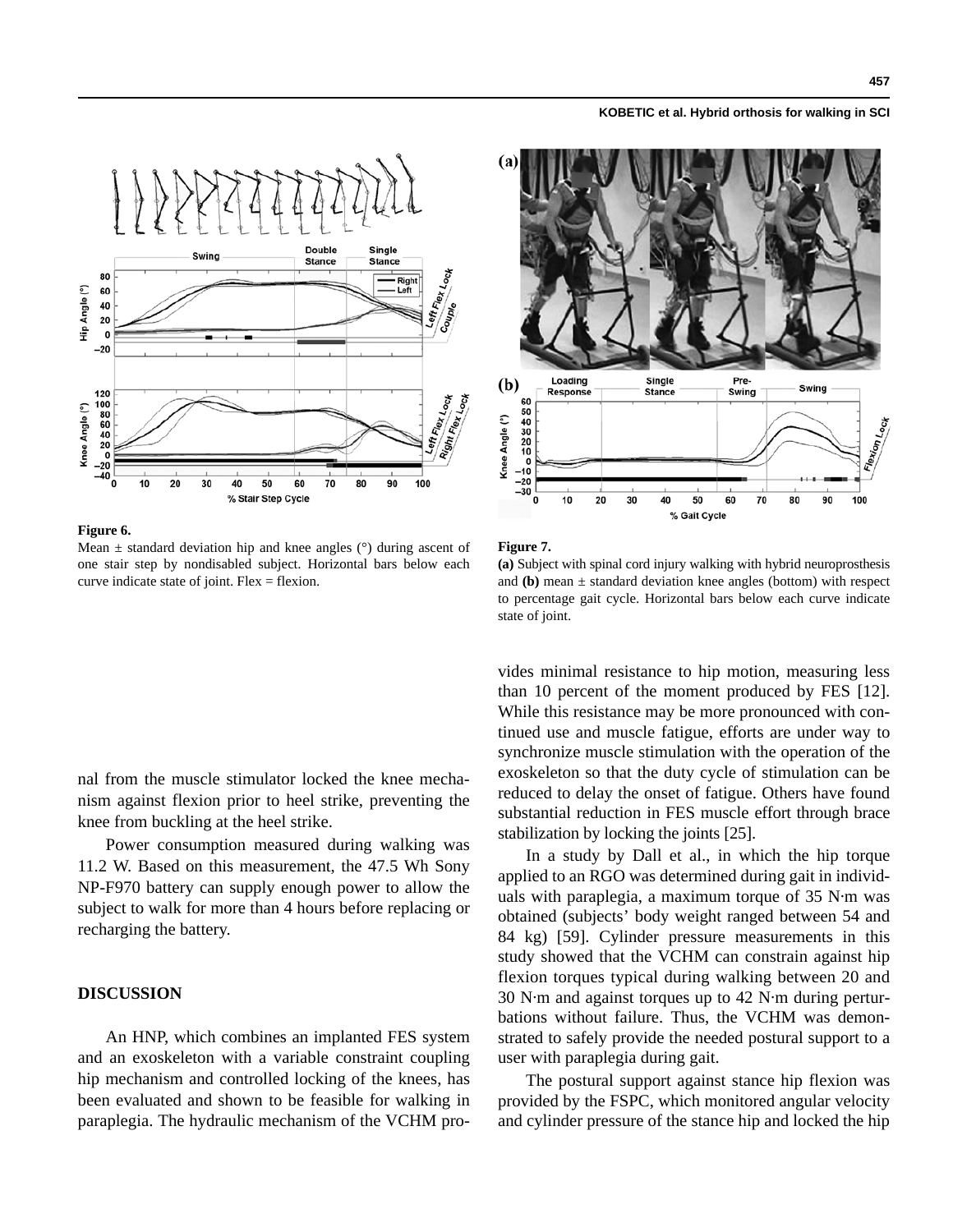when it was flexing while allowing corrections into extension. This locking was quick and smooth, and no jerky motions were observed (**Figure 5**) or reported by the users. While immediate corrections in the current system are done by the user's upper limbs, a muscle controller is under development that will provide correctional forces through FES activation of hip and trunk extensors as soon as hip locking against flexion occurs. Decoupling of the hips during swing phase of gait allows uninhibited hip flexion during swing to modulate step length with the speed of walking as shown in the **Table**. Previous studies have shown that increasing the coupling ratio of the RGO to favor flexion significantly improved walking [46]. Similarly, studies in which SCI subjects used FES with an RGO, the step length was significantly increased with decoupled reciprocator but at the expense of significant forward trunk lean [41]. This study shows that the VCHM allows variable step lengths facilitated by changes in the range in hip motion while preventing stance hip flexion.

This FSPC has been tested during stair ascent in nondisabled individuals and found to provide resistance to postural instability, while the VCHM provides sufficient range of hip motion to negotiate stairs (**Figure 6**). The FSPC is the same for walking and for ascending stairs, so the SCI user only needs to select the appropriate stimulation pattern from the menu of choices.

Because this is a feasibility study, the requirements for system size, weight, and cosmesis for a practical system were compromised in favor of cost effectiveness by using off-the-shelf components and low-cost material in the construction of the mechanical components of the bracing. As a result, the ease of sit-to-stand motion and climbing stairs was compromised because of excess weight. The weight of the VCHM is partially borne by the subject when the stance knee is in flexion. When the knees are locked, the brace components of the HNP support their own weight. The influence of inertial forces on the user has been minimized by localizing components of the VCHM to as close to the axis of the sagittal hip rotation as possible. In the future, reducing the weight of the prototype through customization of components using materials with higher strength-to-weight ratios will alleviate upper-body effort during sit-to-stand and stair climbing.

Work is currently in progress to synchronize brace operation with the automatic modulation of muscle stimulation patterns. To achieve this, the controller for the HNP will ultimately consist of the three modules shown in **Figure 1**: (1) a module to control the constraints of the mechanical orthosis (as described here), (2) a module to adjust electrical simulation to target muscles, and (3) a module to synchronize mechanical orthosis operation with muscle stimulation.

For neuroprosthetic systems to be practical solutions for ambulation, the muscle stimulation patterns must adapt to the changing muscle properties during gait to increase walking duration and distance. The design of the FES controller must account for the muscle recruitment duration necessary to achieve the desired force output. Because of the relatively long response times of the paralyzed muscle, correcting for gait deviations as they occur is currently impractical with FES. However, performing corrections to the next gait cycle based on deviations detected in the current cycle is feasible [60–62]. By knowing the gait event times, one can assess the joint trajectories of the current gait cycle and, if necessary, modify them in the next gait cycle by altering the muscle stimulation patterns appropriately. Extensive work has gone into developing GEDs for controlling FES walking systems. Heuristic approaches [63–66], machining learning [67–71], and soft computing techniques [72–73] have been employed to define the rule base for such state machines.

A GED that is being developed for the HNP incorporates a dual-layer control algorithm consisting of (1) a fuzzy inference system to estimate the gait events and (2) a supervisory rule set to refine the gait event estimates [70,74]. Sensors measuring the sagittal hip, knee, and ankle angle and the foot-ground contact pressures of the forefoot and heel of each foot will provide the information for gait event detection. Both joint angle and footground contact pressure have been shown to contain adequate information for gait event detection [73–74]. Along with modulating FES patterns, the gait event times will also be employed as feedback signals for the FSPC and knee controller, thus synchronizing the mechanical constraints with changing FES patterns.

# **CONCLUSIONS**

HNPs that combine the advantages of advanced orthoses and electrical stimulation to allow individuals with paraplegia to stand, walk, and ascend/descend stairs are feasible and can be realized with off-the-shelf components to meet a majority of the preliminary design constraints. New orthotic components, including a variable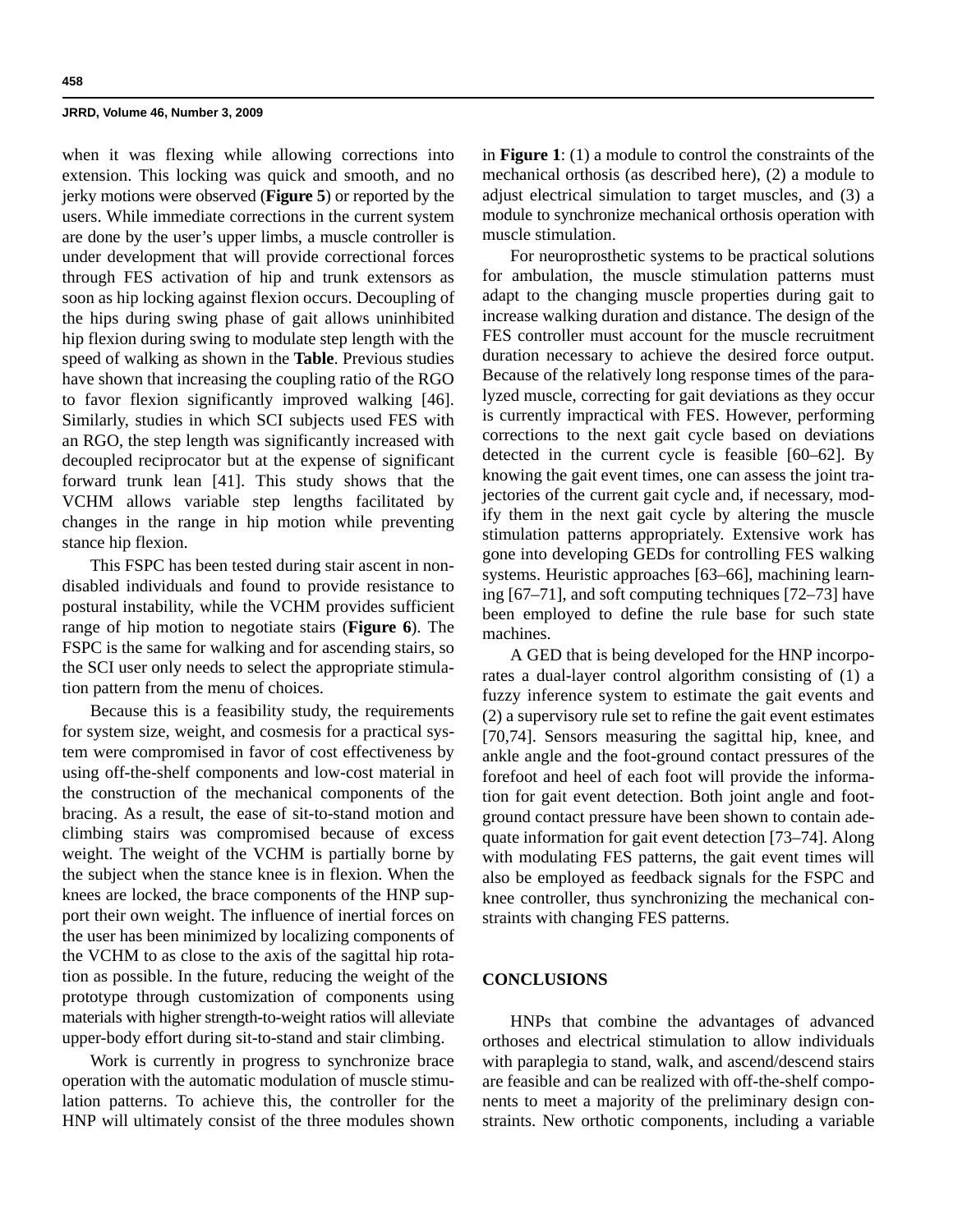constraint hip mechanism, were designed, prototyped, and successfully tested on nondisabled volunteers and an individual with SCI. The default, fail-safe mode of operation of the variable constraint hip mechanism is identical to that of a conventional RGO that couples hip flexion to contralateral hip extension in a 1:1 ratio. The hydraulic mechanism and control maintain erect posture while allowing free movement for walking and stair climbing. Because the hybrid was built from off-the-shelf components to minimize development costs, weight and cosmesis specifications for clinical use have not been met, although the power requirements are low enough to provide more than 4 hours of continuous operation with two standard camcorder batteries. Further refinement of the mechanism, as well as additional orthotic components for the trunk, knees, and ankles, remain to be completed before the hybrid approach of combining orthotic and electrical interventions can be practical clinical options for persons with SCI.

# **ACKNOWLEDGMENTS**

#### **Author Contributions:**

*Study concept and design:* R. Kobetic, C. S. To, R. Triolo.

*Acquisition of data:* C. S. To, M. Audu.

*Analysis and interpretation of data:* C. S. To, R. Kobetic, M. Audu, S. Tashman.

*Drafting of manuscript:* R. Kobetic, C. S. To.

*Critical revision of manuscript for important intellectual content:* R. Kobetic, C. S. To, R. Triolo.

*Statistical analysis:* C. S. To.

*Obtained funding:* R. Triolo, R. Kobetic.

*Administrative, technical, or material support:* J. Schnellenberger, T. Bulea, G. Pinault, R. Gaudio.

*Study supervision:* R. Kobetic, R. Triolo.

**Financial Disclosures:** The authors have declared that no competing interests exist.

**Funding/Support:** This material is based on work supported in part by the U.S. Department of Veterans Affairs, Rehabilitation Research and Development Service, grant B3463R, and the Department of Defense, Congressionally Directed Medical Research Program, grant PR043074.

**Additional Contributions:** We acknowledge Peter Adamczyk for his initial conception of the hydraulic design for the hip mechanism and Dr. Roger Quinn and his staff and students of the Bio-Robotics Laboratory in the Department of Mechanical and Aerospace Engineering at Case Western Reserve University for their advice and collaboration in the development of trunk and ankle mechanisms for the hybrid neuroprosthesis.

**Participant Follow-Up:** The authors plan to inform participants of the publication of this study.

# **REFERENCES**

- 1. Merritt JL, Miller NE, Hanson TJ. Preliminary studies of energy expenditure in paraplegics using swing through and reciprocal gait patterns. Arch Phys Med Rehabil. 1983; 64:510.
- 2. Winchester PK, Carollo JJ, Parekh RN, Lutz LM, Aston JW Jr. A comparison of paraplegic gait performance using two types of reciprocating gait orthoses. Prosthet Orthot Int. 1993;17(2):101–6. [\[PMID: 8233765\]](http://www.ncbi.nlm.nih.gov/pubmed/8233765)
- 3. Hussy RW, Stauffer ES. Spinal cord injury: Requirements for ambulation. Arch Phys Med Rehabil. 1973;54(2):544–47. [\[PMID: 4759444\]](http://www.ncbi.nlm.nih.gov/pubmed/4759444)
- 4. Moore P, Stallard JS. A clinical review of adult paraplegic patients with complete lesion using the ORLAU Parawalker. Paraplegia. 1991;29:191–96.
- 5. Kralj A, Grobelink S, Vodovnik L. Functional electrical stimulation—A new hope for paraplegic patients. Bull Prosthet Res. 1973;20:73–102.
- 6. Nene AV, Hermens HJ, Zilvold G. Paraplegic locomotion: A review. Spinal Cord. 1996;34(9):507–24. [\[PMID: 8883185\]](http://www.ncbi.nlm.nih.gov/pubmed/8883185)
- 7. Kralj A, Bajd T, Turk R, Krajnik J, Benko H. Gait restoration in paraplegic patients: A feasibility demonstration using multichannel surface electrode FES. J Rehabil Res Dev. 1983;20(1):3-20. [\[PMID: 6887064\]](http://www.ncbi.nlm.nih.gov/pubmed/6887064)
- 8. Scheiner A, Polando G, Marsolais EB. Design and clinical application of a double helix electrode for functional electrical stimulation. IEEE Trans Biomed Eng. 1994;41(5): 425–31. [\[PMID: 8070801\]](http://www.ncbi.nlm.nih.gov/pubmed/8070801) [DOI:10.1109/10.293216](http://dx.doi.org/10.1109/10.293216)
- 9. Marsolais EB, Kobetic R. Implantation techniques and experience with percutaneous intramuscular electrodes in the lower extremities. J Rehabil Res Dev. 1986;23(3):1–8. [\[PMID: 3490566\]](http://www.ncbi.nlm.nih.gov/pubmed/3490566)
- 10. Nandurkar S, Marsolais EB, Kobetic R. Percutaneous implantation of iliopsoas for functional neuromuscular stimulation. Clin Orthop Relat Res. 2001 Aug;(389):210–17. [\[PMID: 11501813\]](http://www.ncbi.nlm.nih.gov/pubmed/11501813) [DOI:10.1097/00003086-200108000-00030](http://dx.doi.org/10.1097/00003086-200108000-00030)
- 11. Shimada Y, Sato K, Abe E, Kagaya H, Ebata K, Oba M, Sata M. Clinical experience of functional electrical stimulation in complete paraplegia. Spinal Cord. 1996;34(10): 615–19. [\[PMID: 8896129\]](http://www.ncbi.nlm.nih.gov/pubmed/8896129)
- 12. Kobetic R, Marsolais EB. Synthesis of paraplegic gait with multichannel functional neuromuscular stimulation. IEEE Trans Rehabil Eng. 1994;2(2):66–79. [DOI:10.1109/86.313148](http://dx.doi.org/10.1109/86.313148)
- 13. Kobetic R, Triolo RJ, Marsolais EB. Muscle selection and walking performance of multichannel FES systems for ambulation in paraplegia. IEEE Trans Rehabil Eng. 1997; 5(1):23–29. [\[PMID: 9086382\]](http://www.ncbi.nlm.nih.gov/pubmed/9086382) [DOI:10.1109/86.559346](http://dx.doi.org/10.1109/86.559346)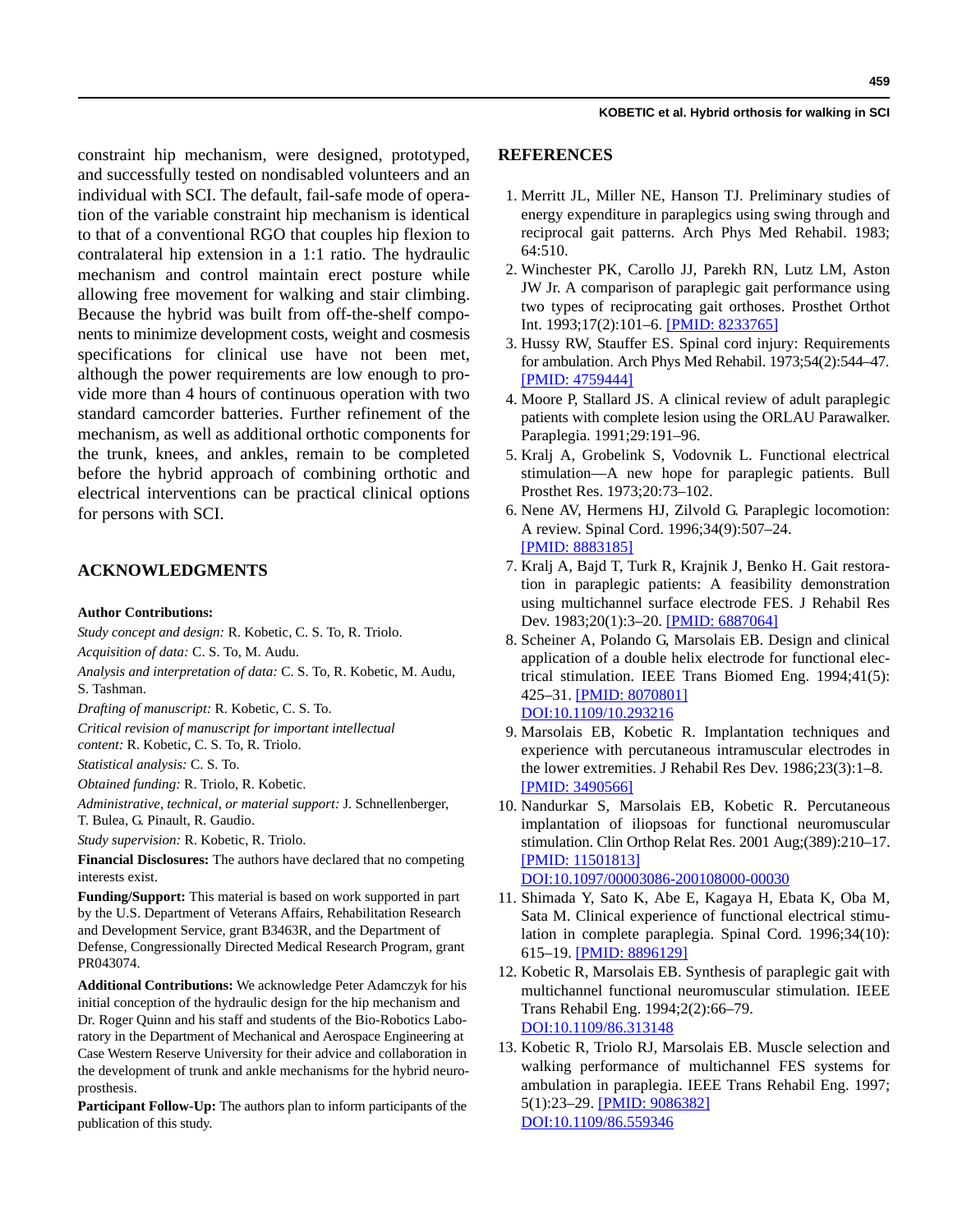- 14. Holle J, Frey M, Gruber H, Kern H, Stohr H, Thoma H. Functional electrostimulation of paraplegics: Experimental investigations and first clinical experience with an implantable stimulation device. Orthopedics. 1984;7(7):1145–60.
- 15. Brindley GS, Polkey CE, Rushton DN. Electrical splinting of the knee in paraplegia. Paraplegia. 1979;16(4):428–37. [\[PMID: 311910\]](http://www.ncbi.nlm.nih.gov/pubmed/311910)
- 16. Kobetic R, Triolo RJ, Uhlir JP, Bieri C, Wibowo M, Polando G, Marsolais EB, Davis JA Jr, Ferguson KA. Implanted functional electrical stimulation system for mobility in paraplegia: A follow-up case report. IEEE Trans Rehabil Eng. 1999;7(4):390–98. [\[PMID: 10609626\]](http://www.ncbi.nlm.nih.gov/pubmed/10609626) [DOI:10.1109/86.808942](http://dx.doi.org/10.1109/86.808942)
- 17. Von Wild K, Rabischong P, Brunelli G, Benichou M, Krishnan K. Computer added locomotion by implanted electric stimulation in paraplegic patients (SUAW). Acta Neurochir Suppl. 2001;79:99–104. [\[PMID: 11974998\]](http://www.ncbi.nlm.nih.gov/pubmed/11974998)
- 18. Guiraud D, Stieglitz T, Koch KP, Divoux JL, Rabischong P. An implantable neuroprosthesis for standing and walking in paraplegia: 5-year patient follow-up. J Neural Eng. 2006; 3(4):268–75. [\[PMID: 17124330\]](http://www.ncbi.nlm.nih.gov/pubmed/17124330) [D](http://www.ncbi.nlm.nih.gov/pubmed/17124330)[OI:10.1088/1741-2560/3/4/003](http://dx.doi.org/10.1088/1741-2560/3/4/003)
- 19. Graupe D, Kohn KH, Kralj A, Basseas S. Patient controlled electrical stimulation via EMG signature discrimination for providing certain paraplegics with primitive walking functions. J Biomed Eng. 1983;5(3):220–26. [\[PMID: 6887824\]](http://www.ncbi.nlm.nih.gov/pubmed/6887824) [DOI:10.1016/0141-5425\(83\)90100-0](http://dx.doi.org/10.1016/0141-5425%2883%2990100-0)
- 20. Marsolais EB, Edwards BG. Energy costs of walking and standing with functional neuromuscular stimulation and long leg braces. Arch Phys Med Rehabil. 1988;69(4):243–49. [\[PMID: 3258509\]](http://www.ncbi.nlm.nih.gov/pubmed/3258509)
- 21. Brissot R, Gallien P, Le Bot MP, Beaubras A, Laisné D, Beillot J, Dassonville J. Clinical experience with functional electrical stimulation-assisted gait with Parastep in spinal cord patients. Spine. 2000;25(4):501–8. [\[PMID: 10707398\]](http://www.ncbi.nlm.nih.gov/pubmed/10707398) [DOI:10.1097/00007632-200002150-00018](http://dx.doi.org/10.1097/00007632-200002150-00018)
- 22. Agarwal S, Kobetic R, Nandurkar S, Marsolais EB. Functional electrical stimulation for walking in paraplegia: 17 year follow-up of 2 cases. J Spinal Cord Med. 2003;26(1): 86–91. [\[PMID: 12830975\]](http://www.ncbi.nlm.nih.gov/pubmed/12830975)
- 23. Tomovic R, Vukobratovic M, Vodovnik L. Hybrid actuators for orthotic systems: Hybrid assistive systems. In: Popovic D, editor. Advances in external control on human extremities. Proceedings I–X of the Fourth International Symposium on External Control of Human Extremities; 1972 Aug 28–Sep 2: Dubrovnik, Yugoslavia. Aalborg (Denmark): Center for Sensory–Motion Interaction; 1972.
- 24. Goldfarb M, Durfee W. Design of a controlled-brake orthosis for FES-aided gait. IEEE Trans Rehabil Eng. 1996;4(1): 13–24. [\[PMID: 8798068\]](http://dx.doi.org/10.1109/86.486053) [DOI:10.1109/86.486053](http://dx.doi.org/10.1109/86.486053)
- 25. Goldfarb M, Korkowski K, Harrold B, Durfee W. Preliminary evaluation of a controlled-brake orthosis for FESaided gait. IEEE Trans Neural Syst Rehabil Eng. 2003; 11(3):241–48. [\[PMID: 14518787\]](http://www.ncbi.nlm.nih.gov/pubmed/14518787) [DOI:10.1109/TNSRE.2003.816873](http://dx.doi.org/10.1109/TNSRE.2003.816873)
- 26. Greene PJ, Granat MH. A knee and ankle flexing hybrid orthosis for paraplegic ambulation. Med Eng Phys. 2003; 25(7):539–45. [\[PMID: 12835066\]](http://dx.doi.org/10.1016/S1350-4533%2803%2900072-9) DOI:10.1016/S1350-4533(03)00072-9
- 27. Gharooni S, Heller B, Tokhi MO. A new hybrid spring brake orthosis for controlling hip and knee flexion in the swing phase. IEEE Trans Neural Syst Rehabil Eng. 2001; 9(1):106–7[. \[PMID: 11482357\]](http://www.ncbi.nlm.nih.gov/pubmed/11482357) [DOI:10.1109/7333.918283](http://dx.doi.org/10.1109/7333.918283)
- 28. Durfee WK, Rivard A. Design and simulation of a pneumatic, stored-energy, hybrid orthosis for gait restoration. J Biomech Eng. 2005;127(6):1014–19. [\[PMID: 16438242\]](http://dx.doi.org/10.1115/1.2050652) DOI:10.1115/1.2050652
- 29. Patrick JH, McClelland MR. Low energy cost reciprocal walking for the adult paraplegic. Paraplegia. 1985;23(2): 113–17. [\[PMID: 4000691\]](http://www.ncbi.nlm.nih.gov/pubmed/4000691)
- 30. Stallard J, Major RE, Poiner R, Farmer IR, Jones N. Engineering design considerations of the ORLAU Parawalker and FES hybrid system. Eng Med. 1986;15(3):123–29. [\[PMID: 3743854\]](http://www.ncbi.nlm.nih.gov/pubmed/3743854) [DOI:10.1243/EMED\\_JOUR\\_1986\\_015\\_034\\_02](http://dx.doi.org/10.1243/EMED_JOUR_1986_015_034_02)
- 31. McClelland M, Andrews BJ, Patrick JH, Freeman PA, El Masri WS. Augmentation of the Oswestry Parawalker Orthosis by means of surface electrical stimulation: Gait analysis of three patients. Paraplegia. 1987;25(1):32–38. [\[PMID: 3562054\]](http://www.ncbi.nlm.nih.gov/pubmed/3562054)
- 32. Nene AV, Patrick JH. Energy cost of paraplegic locomotion using the ParaWalker—Electrical stimulation "hybrid" orthosis. Arch Phys Med Rehabil. 1990;71(2):116–20. [\[PMID: 2302043\]](http://www.ncbi.nlm.nih.gov/pubmed/2302043)
- 33. Phillips CA, Hendershot DM. A systems approach to medically prescribed functional electrical stimulation. Ambulation after spinal cord injury. Paraplegia. 1991;29(8):505–13. [\[PMID: 1775356\]](http://www.ncbi.nlm.nih.gov/pubmed/1775356)
- 34. Isakov E, Douglas R, Berns P. Ambulation using the reciprocating gait orthosis and functional electrical stimulation. Paraplegia. 1992;30(4):239–45. [\[PMID: 1625891\]](http://www.ncbi.nlm.nih.gov/pubmed/1625891)
- 35. Yang L, Granat MH, Paul JP, Condie DN, Rowley DI. Further development of hybrid functional electrical stimulation orthoses. Spinal Cord. 1996;34(10):611–14. [\[PMID: 8896128\]](http://www.ncbi.nlm.nih.gov/pubmed/8896128)
- 36. Solomonow M, Aguilar E, Reisin E, Baratta RV, Best R, Coetzee T, D'Ambrosia R. Reciprocating gait orthosis powered with electrical muscle stimulation (RGO II). Part I: Performance evaluation of 70 paraplegic patients. Orthopedics. 1997;20(4):315–24. [\[PMID: 9127865\]](http://www.ncbi.nlm.nih.gov/pubmed/9127865)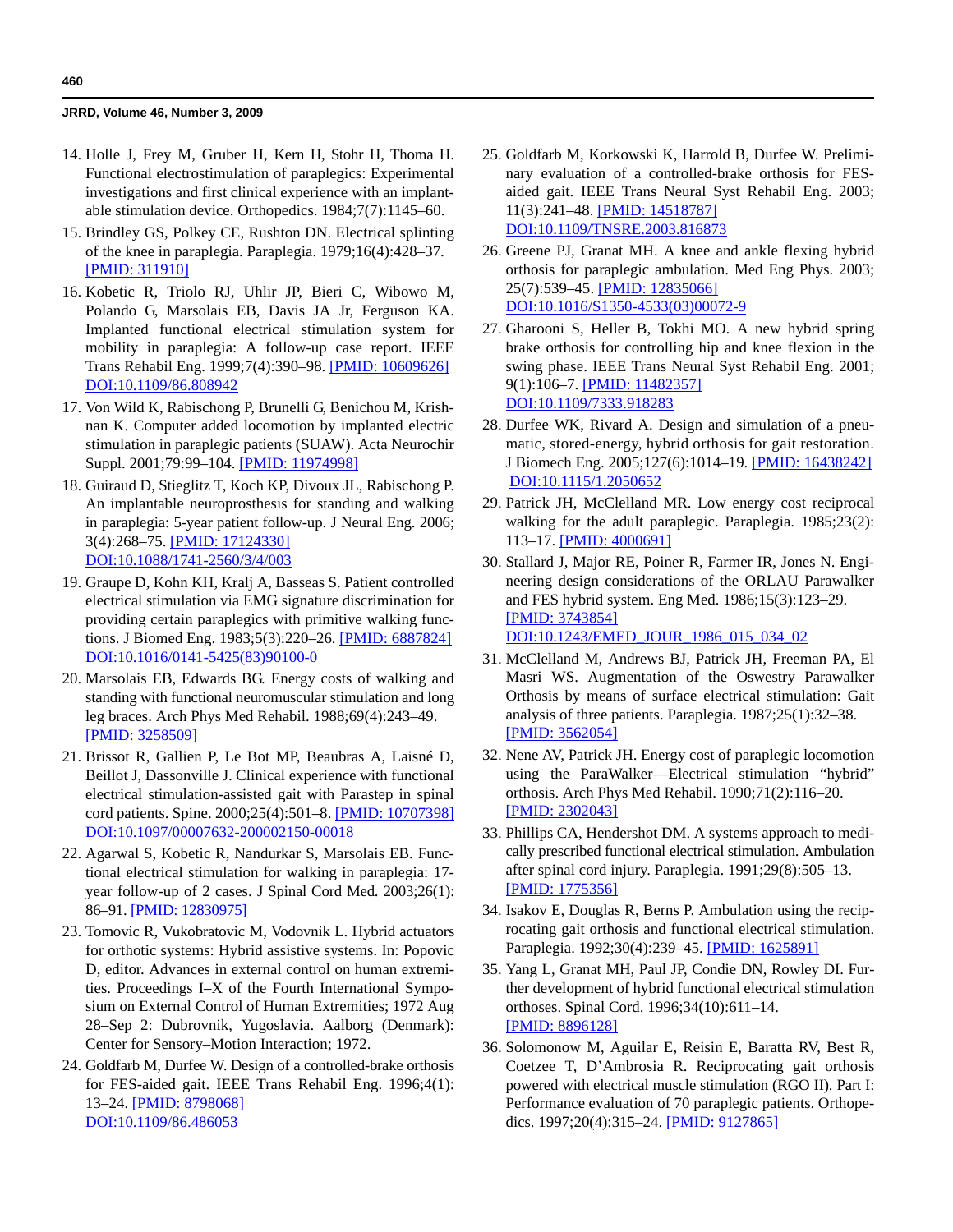- 37. Petrofsky JS, Phillips CA, Douglas R, Larson P. A computercontrolled walking system: The combination of an orthosis with functional electrical stimulation. J Clin Eng. 1986; 11(2):121–33.
- 38. Solomonow M, Baratta R, Hirokawa S, Rightor N, Walker W, Beaudette P, Shoji H, D'Ambrosia R. The RGO Generation II: Muscle stimulation powered orthosis as a practical walking system for thoracic paraplegics. Orthopedics. 1980; 12(10):1309–15. [\[PMID: 2798239\]](http://www.ncbi.nlm.nih.gov/pubmed/2798239)
- 39. Nene AV, Jennings SJ. Hybrid paraplegic locomotion with the ParaWalker using intramuscular stimulation: A single subject study. Paraplegia. 1989;27(2):125–32. [\[PMID: 2785668\]](http://www.ncbi.nlm.nih.gov/pubmed/2785668)
- 40. Marsolais EB, Kobetic R, Polando G, Ferguson K, Tashman S, Gaudio R, Nandurkar S, Lehneis HR. The Case Western Reserve University hybrid gait orthosis. J Spinal Cord Med. 2000;23(2):100–108. [\[PMID: 10914350\]](http://www.ncbi.nlm.nih.gov/pubmed/10914350)
- 41. Kobetic R, Marsolais EB, Triolo RJ, Davy DT, Gaudio R, Tashman S. Development of a hybrid gait orthosis: A case report. J Spinal Cord Med. 2003;26(3):254–58. [\[PMID: 14997968\]](http://www.ncbi.nlm.nih.gov/pubmed/14997968)
- 42. Hirokawa S, Grimm M, Le T, Solomonow M, Baratta RV, Shoji H, D'Ambrosia RD. Energy consumption in paraplegic ambulation using the reciprocating gait orthosis and electrical stimulation of the thigh muscles. Arch Phys Med Rehabil. 1990;71(9):687–94. [\[PMID: 2375676\]](http://www.ncbi.nlm.nih.gov/pubmed/2375676)
- 43. McClelland M, Andrews BJ, Patrick JH, Freeman PA, El Masri WS. Augmentation of the Oswestry Parawalker orthosis by means of surface electrical stimulation: Gait analysis of three patients. Paraplegia. 1987;25(1):32–38. [\[PMID: 3562054\]](http://www.ncbi.nlm.nih.gov/pubmed/3562054)
- 44. Stallard J, Major RE. The influence of orthosis stiffness on paraplegic ambulation and its implications for functional electrical stimulation (FES) walking systems. Prosthet Orthot Int. 1995;19(2):108–14. [\[PMID: 8570380\]](http://www.ncbi.nlm.nih.gov/pubmed/8570380)
- 45. Petrofsky JS, Smith JB. Physiologic costs of computercontroller walking in persons with paraplegia using a reciprocating-gait orthosis. Arch Phys Med Rehabil. 1991; 72(11):890–96. [\[PMID: 1929807\]](http://www.ncbi.nlm.nih.gov/pubmed/1929807) [DOI:10.1016/0003-9993\(91\)90007-6](http://dx.doi.org/10.1016/0003-9993%2891%2990007-6)
- 46. Yang L, Granat MH, Paul JP, Condie ND, Rowley DI. Further development of hybrid functional electrical stimulation orthoses. Spinal Cord. 1996;34(10):611–14. [\[PMID: 8896128\]](http://www.ncbi.nlm.nih.gov/pubmed/8896128)
- 47. Kagaya H, Shimada Y, Sato K, Sato M, Iizuka K, Obinata G. An electrical knee lock system for functional electrical stimulation*.* Arch Phys Med Rehabil. 1996;77(9):870–73. [\[PMID: 8822676\]](http://www.ncbi.nlm.nih.gov/pubmed/8822676)

[DOI:10.1016/S0003-9993\(96\)90272-5](http://dx.doi.org/10.1016/S0003-9993%2896%2990272-5)

48. Jaspers P, Van Petegem W, Van der Perre G, Peeraer L. Optimisation of a combined ARGO-FES system: adaptation of the knee mechanism to allow flexion of the knee during the swing phase. In: Proceedings of the 17th Annual International Conference of the IEEE Vol. 2; 1995 Sep 20– 23; Montreal, Canada. Montreal (Canada): Engineering in Medicine and Biology Society; 1995. p. 1143–44.

- 49. Harrison R, Lemaire E, Jeffreys Y, Goudreau L. Design and pilot testing of an orthotic stance-phase control knee joint. Orthopädie-Technik Quarterly, English edition. 2001;3:2–4.
- 50. NASA Office of Aeronautics. Quicker rehabilitation for new knee brace wearers. Aerosp Technol Innov. 1997: 5(1):8.
- 51. McMillan AG, Kendrick K, Michael JW, Aronson J, Horton GW. Preliminary evidence for effectiveness of a Stance Control Orthosis. J Prosthetics and Orthotics. 2004;16(1): 6–13.
- 52. Myers NW, Shadoan MD, Forbes JC, Baker KJ, Rice DC, inventors; the United States of America as represented by the Administrator, assignee. Selectively lockable knee brace. United States patent US 5490831. 1996 Feb 13.
- 53. Irby SE, Kaufman KR, Wirta RW, Sutherland DH. Optimization and application of a wrap-spring clutch to a dynamic knee-ankle-foot orthosis. IEEE Trans Rehabil Eng. 1999; 7(2):130–34. [\[PMID: 10391582\]](http://www.ncbi.nlm.nih.gov/pubmed/10391582) [DOI:10.1109/86.769402](http://dx.doi.org/10.1109/86.769402)
- 54. Irby SE, Kaufman KR, Mathewson JW, Sutherland DH. Automatic control design for a dynamic knee-brace system. IEEE Trans Rehabil Eng. 1999;7(2):135–39. [\[PMID: 10391583\]](http://www.ncbi.nlm.nih.gov/pubmed/10391583) [DOI:10.1109/86.769403](http://dx.doi.org/10.1109/86.769403)
- 55. To CS, Kobetic R, Schnellenberger JR, Audu ML, Triolo RJ. Design of a variable constraint hip mechanism for a hybrid neuroprosthesis to restore gait after spinal cord injury. IEEE/ASME Trans Mechatronics. 2008;13(2):197–205.
- 56. To CS, Kobetic R, Triolo RJ. Design of a finite state machine for the variable constraint hip mechanism to provide postural stability during gait after spinal cord injury. In: Proceedings of the 4th International Symposium on Adaptive Motion of Animals and Machines; 2008 Jun 1–8; Cleveland, Ohio. p. 148–49.
- 57. Perry J. Gait analysis: Normal and pathological function. Thorofare (NJ): SLACK Inc; 1992. p. 120,246.
- 58. Krawetz P, Nance P. Gait analysis of spinal cord injured subjects: Effects of injury level and spasticity. Arch Phys Med Rehabil. 1996:77(7):635–38. [\[PMID: 8669987\]](http://www.ncbi.nlm.nih.gov/pubmed/8669987) [DOI:10.1016/S0003-9993\(96\)90000-3](http://dx.doi.org/10.1016/S0003-9993%2896%2990000-3)
- 59. Dall PM, Müller B, Stallard I, Edwards J, Granat MH. The functional use of the reciprocal hip mechanism during gait for paraplegic patients walking in the Louisiana State University reciprocating gait orthosis. Prosthet Orthot Int. 1999; 23(2):152–62. [\[PMID: 10493143\]](http://www.ncbi.nlm.nih.gov/pubmed/10493143)
- 60. Franken HM, Veltink PH, Baardman G, Redmeyer RA, Boom HB. Cycle-to-cycle control of swing phase of paraplegic gait induced by surface electrical stimulation. Med